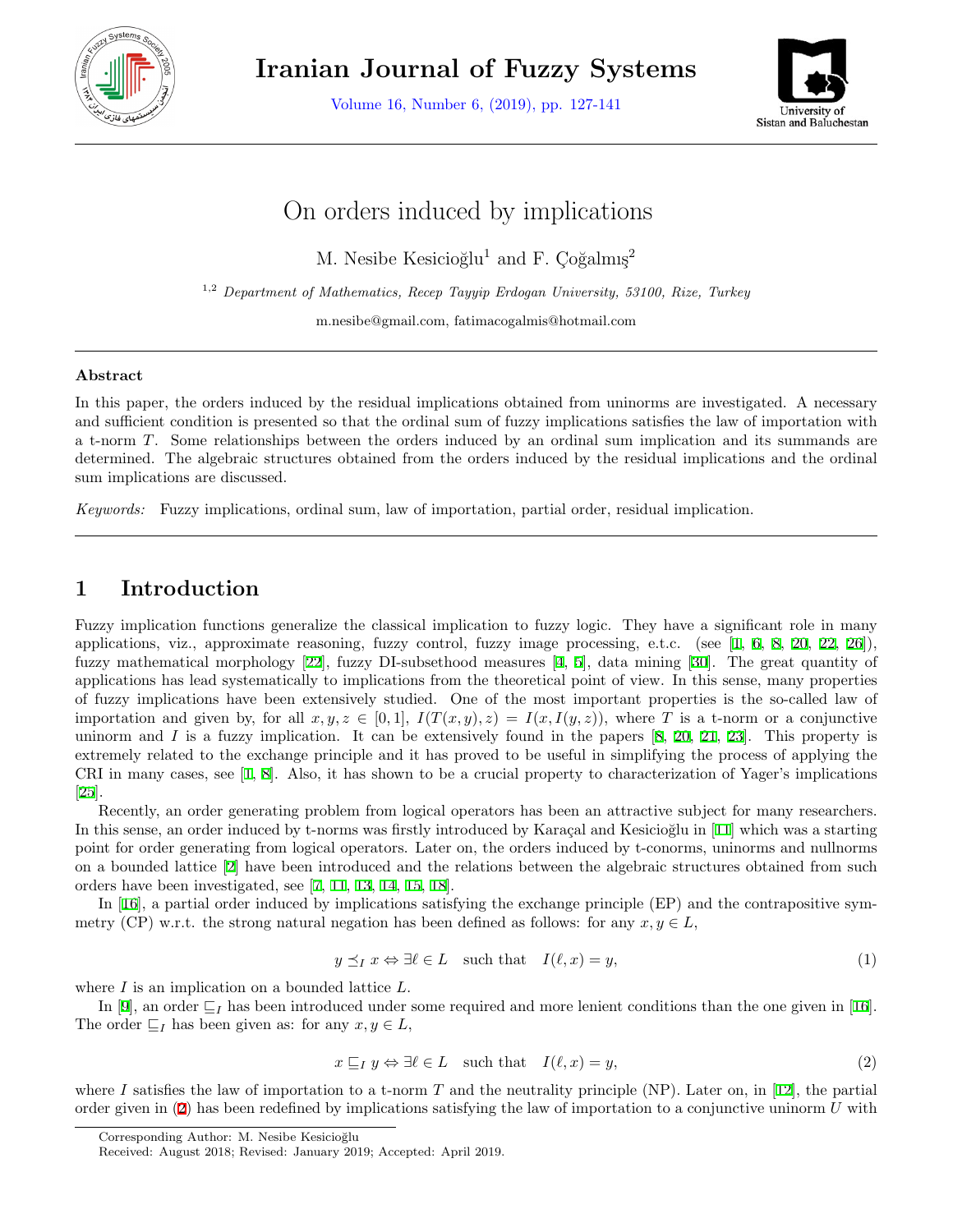a neutral element *e*. That is, the relation given in [\(2](#page-0-0)) has been extended much more general form as follows: For any implication satisfying the law of importation to a conjunctive uninorm *U* with a neutral element *e*, if *I* satisfies the neutrality principle w.r.t. *e*, then the relation

$$
x \preceq_I y \Leftrightarrow \exists \ell \le e \quad \text{such that} \quad I(\ell, x) = y. \tag{3}
$$

is a partial order. Also, the properties of the order have been discussed. Such a method has allowed to work with wider classes of implications imposing the order.

In this paper, based on the order defined by the method in [\[12](#page-13-18)], we investigate the properties of the orders induced by the residual implications obtained from uninorms. We present a necessary and sufficient condition so that the ordinal sum of fuzzy implications [[29\]](#page-14-3) satisfies the law of importation with a t-norm *T*. We determine some relationships between the orders induced by an ordinal sum implication and its summand implications. Moreover, we investigate the algebraic structures obtained from the orders induced by the residual implications and the ordinal sum implications. The paper is organized as follows: We shortly recall some basic notions in Section 2. In Section 3, we give some properties of the orders induced by the residual implications obtained from uninorms and we investigate the algebraic structures obtained by them. In Section 4, we determine a necessary and sufficient condition so that the ordinal sum of fuzzy implications satisfies the law of importation with a t-norm *T*. Thus, we show that the relation induced by the ordinal sum of fuzzy implications is an order under some conditions. We present some relationships between the orders induced by an ordinal sum implication and its summands. Also, we investigate the relationships between the algebraic structures obtained from the orders induced by the ordinal sum implications and their summands.

### **2 Preliminaries**

In this section, we recall some basic notions and results.

**Definition 2.1.** [\[10](#page-13-19), [11](#page-13-9), [19](#page-13-20)] Let  $(L, \leq, 0, 1)$  be a bounded lattice. An operation  $U: L^2 \to L$  is called a uninorm on *L*, if it is commutative, associative, increasing with respect to the both variables and has a neutral element  $e \in L$ .

It is clear that the function *U* is a t-norm when  $e = 1$  and a t-conorm when  $e = 0$ . For any uninorm, we have  $U(0,1) \in \{0,1\}$ , and a uninorm *U* is said conjunctive when  $U(1,0) = 0$  and disjunctive  $U(1,0) = 1$ .

In this study, the notation  $\mathcal{U}(e)$  will be used for the set of all uninorms on *L* with a neutral element  $e \in L$ .

**Definition 2.2.** [\[1](#page-13-0), [17](#page-13-21)] A t-norm  $T$  on [0, 1] is called

(i) strict, if it is continuous and strictly monotone, i.e.,  $T(x, y) < T(x, z)$  whenever  $x > 0$  and  $y < z$ ;

(ii) nilpotent, if it is continuous and if each  $x \in (0,1)$  is a nilpotent element of *T*, i.e., if there exists an  $n \in \mathbb{N}$  such that  $x_T^{[n]} = 0$ , where  $x_T^{[n]} = T(x, x, ..., x)$ .

The followings are the four basic t-norms  $T_M, T_P, T_{LK}$  and  $T_D$  given by respectively:

$$
T_M(x,y) = \min(x,y), \quad T_P(x,y) = x.y, \quad T_{LK}(x,y) = \max(x+y-1,0), \quad T_D(x,y) = \begin{cases} 0 & (x,y) \in [0,1)^2, \\ \min(x,y) & \text{otherwise.} \end{cases}
$$

**Definition 2.3.** [\[27](#page-14-4)] A uninorm *U* with a neutral element  $e \in (0,1)$  is said to be in  $\mathcal{U}_{\min}$  when it is given by

$$
U(x,y) = \begin{cases} e.\mathcal{T}(\frac{x}{e},\frac{y}{e}) & (x,y) \in [0,e]^2, \\ e + (1-e).\mathcal{S}(\frac{x-e}{1-e},\frac{y-e}{1-e}) & (x,y) \in [e,1]^2, \\ \min(x,y) & \text{otherwise,} \end{cases}
$$

and is said to be in  $\mathcal{U}_{\max}$  when it is given by

$$
U(x,y) = \begin{cases} e.T\left(\frac{x}{e},\frac{y}{e}\right) & (x,y) \in [0,e]^2, \\ e+(1-e).S(\frac{x-e}{1-e},\frac{y-e}{1-e}) & (x,y) \in [e,1]^2, \\ \max(x,y) & \text{otherwise.} \end{cases}
$$

In both expressions, *T* denotes a t-norm and *S* denotes a t-conorm. If *U* is a conjunctive (disjunctive) uninorm, then we will write  $U_{T,S,e}^c$  ( $U_{T,S,e}^d$ , respectively).

**Definition 2.4.** [[1\]](#page-13-0) A function  $I: L^2 \to L$  on a bounded lattice  $(L, \leq, 0, 1)$  is called an implication if it satisfies the following conditions: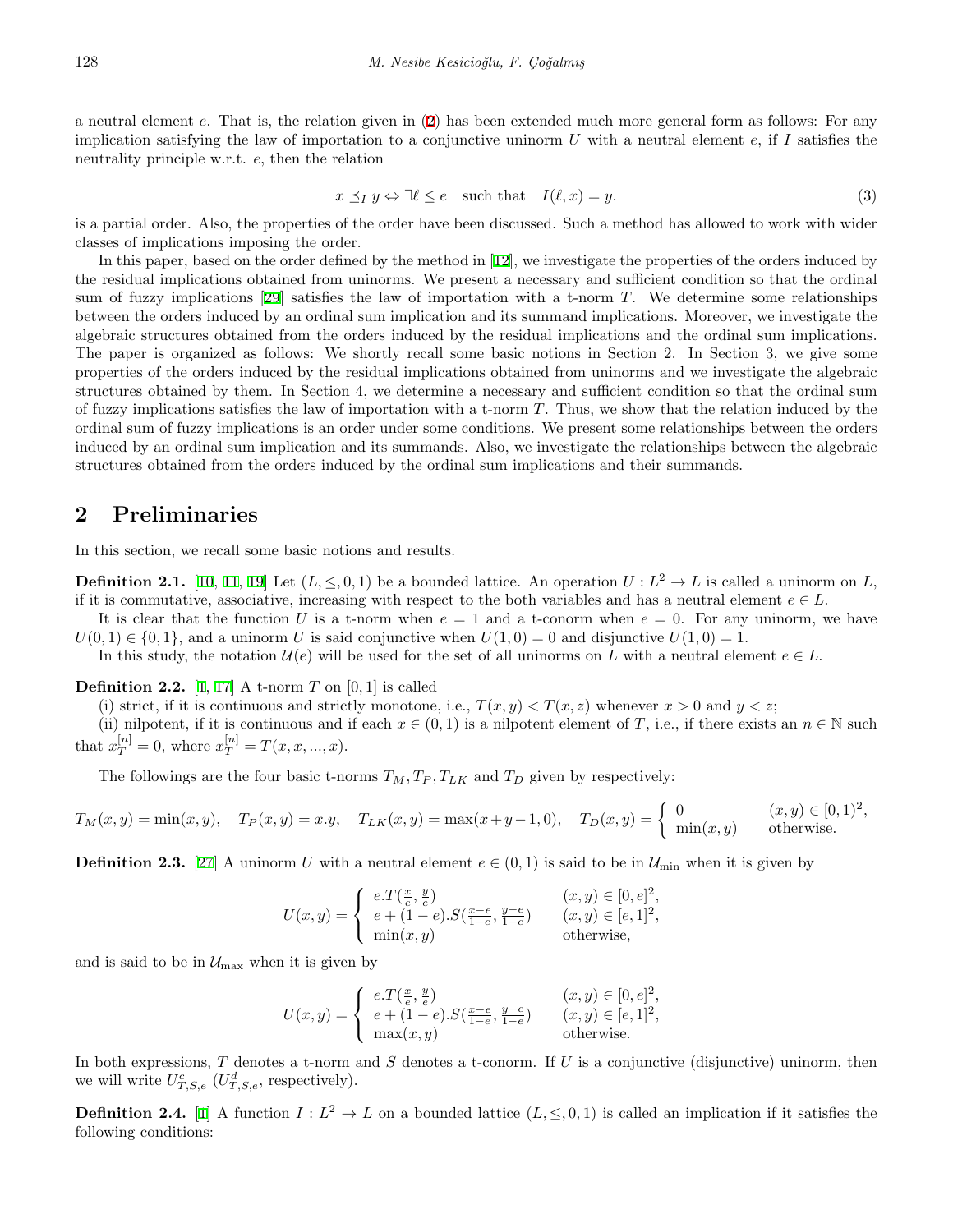**(I1)** *I* is a decreasing operation on the first variable, that is, for every  $a, b \in L$  with  $a \leq b$ ,  $I(b, y) \leq I(a, y)$ , for all *y ∈ L*.

**(I2)** *I* is an increasing operation on the second variable, that is, for every  $a, b \in L$  with  $a \leq b, I(x, a) \leq I(x, b)$ , for all  $x \in L$ .

**(I3)**  $I(0,0) = 1$ . **(I4)**  $I(1, 1) = 1$ .

**(I5)** 
$$
I(1,0) = 0.
$$

**Example 2.5.** [\[1](#page-13-0)] *The followings are well-known implications on the unit interval* [0*,* 1]*.*  $I_{LK}(x, y) = \min(1, 1 - x + y),$   $I_{RC}(x, y) = 1 - x + xy,$ 

 $I_{KD}(x, y) = \max(1 - x, y),$   $I_{GD}(x, y) = \begin{cases} 1 & x \leq y, \\ y & x > y. \end{cases}$ *y x > y,*  $I_{GG}(x, y) = \begin{cases} 1 & x \leq y, \\ \frac{y}{x} & x > y, \end{cases}$   $I_{RS}(x, y) = \begin{cases} 1 & x \leq y, \\ 0 & x > y, \end{cases}$ 0  $x > y$ ,  $I_{YG}(x, y) = \begin{cases} 1 & x = 0 \text{ and } y = 0, \\ x^x & x > 0 \text{ or } x > 0, \end{cases}$  $y^x$  *x* = 0 *and y* = 0*, IWB*(*x, y*) = {
1 *x* < 1*, y<sup>x</sup> x* > 0 *or y* > 0*, IWB*(*x, y*) = {
*y x* = 1*,*  $y \qquad x=1,$  $I_{FD}(x, y) = \begin{cases} 1 & x \leq y, \\ mx(1, x, y) & x > y. \end{cases}$  $\max(1-x,y)$  *x > y*.

<span id="page-2-1"></span>**Definition 2.6.** [[1,](#page-13-0) [21,](#page-13-7) [24\]](#page-13-22) An implication *I* on a bounded lattice *L* is said to satisfy the law of importation to a conjunctive uninorm *U* with a neutral element *e* if for all  $x, y, z \in L$ 

$$
I(x, I(y, z)) = I(U(x, y), z)
$$
\n
$$
(LI_U)
$$

holds.

An implication *I* is said to satisfy the left neutrality principle w.r.t. *e* if for all  $y \in L$ 

$$
I(e, y) = y \tag{NP_e}
$$

holds.

An implication *I* is said to satisfy the ordering property w.r.t. *e* if for all  $x, y \in L$ 

$$
x \le y \Leftrightarrow I(x, y) \ge e \tag{OP_e}
$$

holds.

An implication *I* is said to satisfy the identity principle w.r.t. *e* if for all  $x \in L$ 

$$
I(x,x) = e \tag{IP_e}
$$

holds.

An implication *I* is said to satisfy the consequent boundary if for all  $x \in L$ 

$$
I(x, y) \ge y \tag{CB}
$$

holds.

<span id="page-2-0"></span>**Definition 2.7.** [[17\]](#page-13-21) If *T* is a t-norm on the unit interval [0, 1] and  $\phi : [0,1] \rightarrow [0,1]$  is an order-preserving bijection, then the operation  $T_{\phi} : [0,1]^2 \to [0,1]$  given by

$$
T_{\phi}(x, y) = \phi^{-1}(T(\phi(x), \phi(y)))
$$

is also a t-norm. This t-norm is called  $\phi$ -conjugate of *T*.

The *ϕ*-conjugate of an implication (uninorm, t-conorm) on a bounded lattice is defined as similar to Definition [2.7](#page-2-0).

**Definition 2.8.** [\[21](#page-13-7)] *RU*-implications are obtained from a uninorm *U* such that  $U(x, 0) = 0$  for all  $x < 1$  as follows:

$$
I_U(x, y) = \sup\{z \in [0, 1] | U(x, z) \le y\}
$$
 for all  $x, y \in [0, 1]$ .

<span id="page-2-2"></span>Note that for *RU*-implications, the condition  $U(x, 0) = 0$  for all  $x < 1$  is a necessary and sufficient condition to obtain an implication (see [[3\]](#page-13-23)).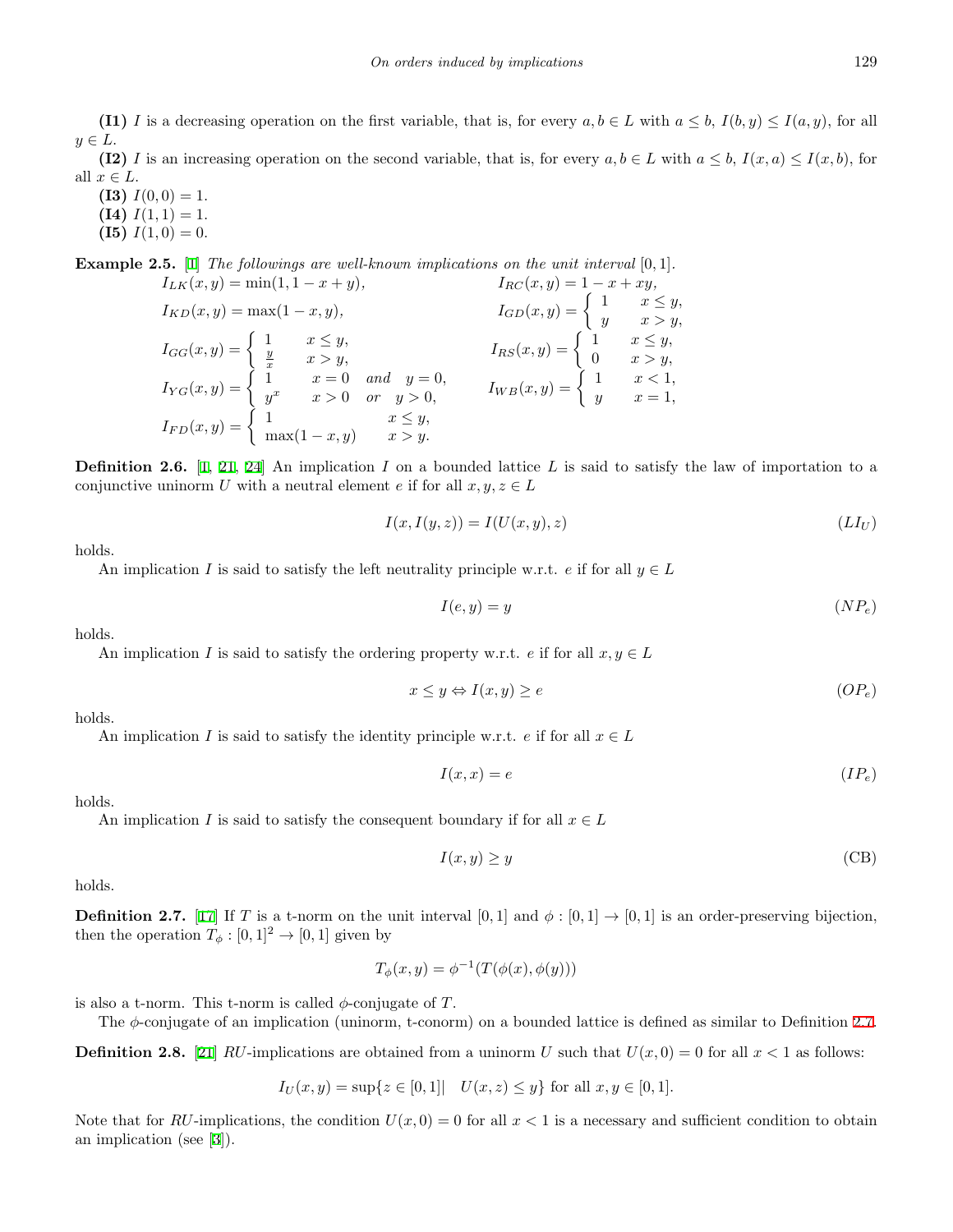**Proposition 2.9.** [[23\]](#page-13-8) Let  $U = \langle T, S, e \rangle$  be a uninorm in  $U_{\min}$  with  $T$  and  $S$  left continuous and  $I_U$ , its residual *implication. Then,*  $I_U$  *always satisfies the law of importation with the same*  $U$ *.* 

<span id="page-3-0"></span>**Definition 2.10.** [\[29](#page-14-3)] Let  $\{I_k\}_{k\in A}$  be a family of implications and  $\{[a_k, b_k]\}_{k\in A}$  be a family of pairwise disjoint close subintervals of [0, 1] with  $0 < a_k < b_k$  for all  $k \in A$ , where A is a finite or infinite index set. Define the mapping  $I : [0,1]^2 \rightarrow [0,1]$  given by

$$
I(x,y) = \begin{cases} a_k + (b_k - a_k)I_k(\frac{x - a_k}{b_k - a_k}, \frac{y - a_k}{b_k - a_k}) & x, y \in [a_k, b_k], \\ I_{GD}(x,y) & \text{otherwise,} \end{cases}
$$
(4)

is called an ordinal sum of fuzzy implications  $\{I_k\}_{k \in A}$ .

**Corollary 2.11.** [[29\]](#page-14-3) Let  $\{I_k\}_{k\in A}$  be a family of implications. Then, I given by [\(4](#page-2-1)) in Definition [2.10](#page-3-0) is a fuzzy *implication if and only if*  $I_k$  *satisfies (CB) whenever*  $k \in A$  *and*  $b_k < 1$ *. Here, we call I an ordinal sum implication and in this case we will write*  $I = (\langle a_k, b_k, I_k \rangle)_{k \in A}$ *.* 

<span id="page-3-3"></span>**Definition 2.12.** [[17\]](#page-13-21) Let  $((a_i, b_i))_{i \in A}$  be a family of pairwise disjoint open subinterval of [0, 1] and let  $(T_i)_{i \in I}$  be a family of t-norms. Then, the ordinal sum  $T = (\langle a_i, b_i, T_i \rangle)_{i \in I} : [0, 1]^2 \to [0, 1]$  is given by

$$
T(x,y) = \begin{cases} a_i + (b_i - a_i)T_i(\frac{x-a_i}{b_i - a_i}, \frac{y-a_i}{b_i - a_i}) & x, y \in [a_i, b_i], \\ \min(x, y) & \text{otherwise.} \end{cases}
$$
(5)

#### **3 The orders induced by residual implications**

In this section, we investigate the orders, denoted by  $\preceq_{I_U}$ , induced by the residual implications obtained from uninorms. We study the algebraic structures obtained by such orders. In this sense, we give a necessary and sufficient condition so that the unit interval [0, 1] is being a supremum semi-lattice w.r.t. the order  $\preceq_{I_U}$ . Moreover, we show that the unit interval [0*,* 1] is not an infimum semi-lattice w.r.t. the order induced by any residual implications obtained from uninorms. Thus, we conclude that [0, 1] is not a lattice w.r.t. the order  $\preceq_{I_U}$ .

<span id="page-3-2"></span>**Remark 3.1.** Let  $U = \langle T, S, e \rangle$  be a uninorm in  $\mathcal{U}_{\text{min}}$  with *T* and *S* left continuous. Recall that in this case its residual implication is given by [[3,](#page-13-23) [28\]](#page-14-5):

$$
I_U(x,y) = \begin{cases} e.I_T(\frac{x}{e}, \frac{y}{e}) & x, y \in [0, e) \text{ and } x > y, \\ e + (1-e).I_S(\frac{x-e}{1-e}, \frac{y-e}{1-e}) & x, y \in [e, 1] \text{ and } x \le y, \\ e & x, y \in [e, 1] \text{ and } x > y, \\ I_{GD}(x,y) & \text{otherwise,} \end{cases}
$$

for all  $x, y \in [0, 1]$ , where  $I_S$  stands for the residuation operator derived from the t-conorm *S* which is given by  $I_S(x, y) = \sup\{z \in [0, 1] | S(x, z) \leq y\}.$ 

By Proposition [2.9,](#page-2-2) it is clear that  $I_U$  satisfies  $(LI_U)$ . Also, by Proposition 5.4.2 in [[1](#page-13-0)],  $I_U(e, y) = y$  for any  $y \in [0, 1]$ . Thus,  $([0, 1], \preceq_{I_U})$  is a partially ordered set.

<span id="page-3-1"></span>**Lemma 3.2.** Let  $U = \langle T, S, e \rangle$  be a uninorm in  $\mathcal{U}_{\text{min}}$  with left-continuous t-norm  $T$ , t-conorm  $S$  and a neutral element  $e \in (0,1)$ *. For any*  $x, y \in [0,1]$ *,* 

*(i) Any element*  $x \in [0,1] \setminus \{e,1\}$  *is not comparable to e w.r.t.*  $\preceq_{I_U}$ .

*(ii) Any elements*  $x \in [0, e)$  *and*  $y \in [e, 1)$  *are not comparable to each other w.r.t.*  $\preceq_{I_U}$ .

*Proof.* (i) Suppose that an element  $x \in [0,1] \setminus \{e,1\}$  is comparable to e w.r.t. the order  $\preceq_{I_U}$ . Then, either  $e \preceq_{I_U} x$  or  $x \leq_{I_U} e$ . Let  $e \leq_{I_U} x$ . Then, there exists an element  $k \leq e$  such that  $I_U(k, e) = x$ . If  $k = e$ , since  $x = I_U(e, e) = e$ , a contradiction would be obtained. Then, it must be  $k \neq e$ . In this case, we have that  $x = I_U(k, e) = I_{GD}(k, e) = 1$ , which is again a contradiction. Thus, it must be  $x \leq_{I_U} e$ . Then, there exists an element  $k \leq e$  such that  $I_U(k, x) = e$ . Since  $x \leq_{I_U} e$ , it is clear  $x \leq e$  from Proposition 3 [\[12](#page-13-18)]. By  $x \leq e$  and  $x \neq e$ , it must be  $x < e$ . If  $k = e$ , since  $e = I_U(e, x) = x$ , we would have a contradiction. Then, it must be  $k < e$ . If  $k \leq x$ , we obtain that  $e = I_U(k, x) = I_{GD}(k, x) = 1$ , a contradiction. Thus, it must be  $k > x$ . In this case, since  $e = I_U(k, x) = e \cdot I_T(\frac{k}{e}, \frac{x}{e})$ , we have that  $I_T(\frac{k}{e}, \frac{x}{e}) = 1$ . Since T is left-continuous, by Theorem 2.5.7 [\[1](#page-13-0)],  $I_T$  satisfies (OP). Thus, it follows  $\frac{k}{e} \leq \frac{x}{e}$  from  $I_T(\frac{k}{e}, \frac{x}{e}) = 1$ , which is a contradiction since  $k > x$ . Thus,  $x \in [0,1] \setminus \{e,1\}$  is not comparable to  $e$  w.r.t. the order  $\preceq_{I_U}$ .

(ii) Let  $x \in [0, e)$  and  $y \in [e, 1)$ . Suppose that  $x$  and  $y$  are comparable w.r.t.  $\preceq_{I_U}$ . If  $y \preceq_{I_U} x$ , it would be  $y \leq x$ , contradiction. Thus, it must be  $x \leq I_U$  *y*. Then, there exists an element  $\ell \leq e$  such that  $I_U(\ell, x) = y$ . If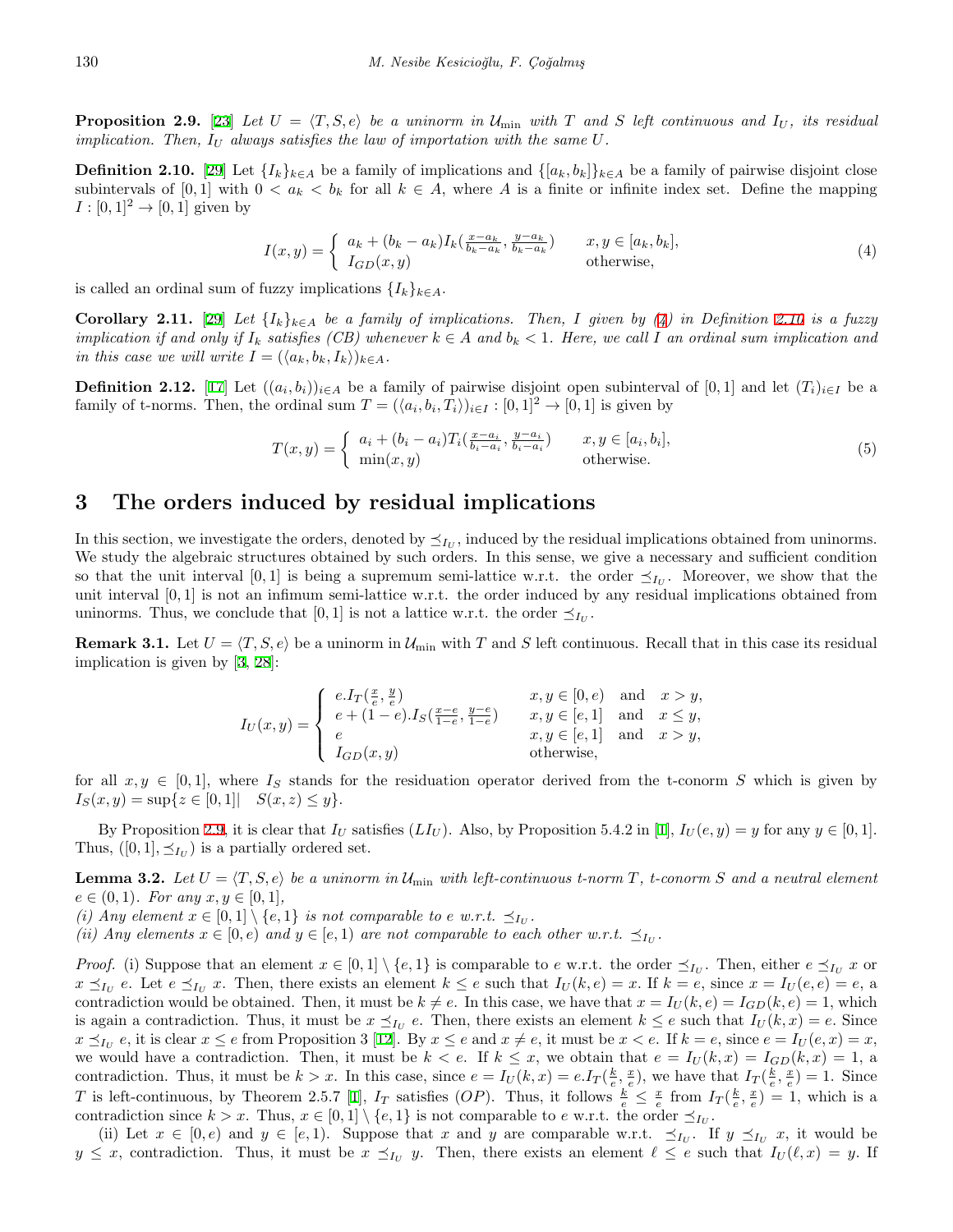$\ell = e$ , then we would have  $x = y$ , a contradiction. Then,  $\ell < e$ . If  $\ell \leq x$ , we would have a contradiction since  $y = I_U(\ell, x) = I_{GD}(\ell, x) = 1$ . Let  $\ell > x$ . Since  $y = I_U(\ell, x) = e \cdot I_T(\frac{\ell}{e}, \frac{x}{e}) \le e$ , we have that  $x \preceq_{I_U} y = e$ , which is a contradiction to (i). Thus, any elements  $x \in [0, e)$  and  $y \in [e, 1)$  are not comparable.  $\Box$ 

<span id="page-4-1"></span>**Proposition 3.3.** Let  $U = \langle T, S, e \rangle$  be a uninorm in  $\mathcal{U}_{\text{min}}$  with left-continuous t-norm  $T$ , t-conorm  $S$  and a neutral  $element e \in (0,1)$ *. For any*  $x, y \in [0,1]$ *,* 

(i) If  $x \leq_{I_U} y$ , then there exist three possible cases:  $x = y$  or  $y = 1$  or  $\frac{x}{e} \leq_{I_T} \frac{y}{e}$ .

*(ii)* If  $y \neq e$ *, then the converse of (i) is also true.* 

*Proof.* (i) Let  $x \leq_{I_U} y$  for any  $x, y \in [0,1]$ . There exists an element  $\ell \leq e$  such that  $I_U(\ell, x) = y$ . If  $\ell = e$ , since  $I_U$ satisfies  $(NP_e)$ ,  $y = I_U(\ell, x) = x$ . Suppose that  $\ell \neq e$ .

• Let  $x < e$ . Since  $x \leq_{I_U} y$ , by Lemma [3.2,](#page-3-1) it must be  $y \notin [e, 1)$ . Then,  $y < e$  or  $y = 1$ . If  $y = 1$ , the proof is completed. Let  $y \neq 1$ . Then,  $y < e$ . If  $\ell \leq x$ , we would have a contradiction since  $y = I_U(\ell, x) = I_{GD}(\ell, x) = 1$ . Then,  $\ell > x$ . Since  $y = I_U(\ell, x) = e \cdot I_T(\frac{\ell}{e}, \frac{x}{e})$ , we obtain that  $\frac{y}{e} = I_T(\frac{\ell}{e}, \frac{x}{e})$ . Say  $\ell^* := \frac{\ell}{e} \in [0, 1]$ . From  $\frac{y}{e} = I_T(\ell^*, \frac{x}{e})$ , we have that  $\frac{x}{e} \preceq_{I_T} \frac{y}{e}$ .

• If  $x \ge e$ , it is clear that  $y = I_U(\ell, x) = I_{GD}(\ell, x) = 1$  from  $\ell \le e \le x$  and  $\ell \ne e$ .

(ii) Let  $y \neq e$ . If  $x = y$  or  $y = 1$ , it is clear that  $x \preceq_{I_U} y$ . Take  $x \neq y$  and  $y \neq 1$ . Let  $\frac{x}{e} \preceq_{I_T} \frac{y}{e}$ . Then, there exists an element  $\ell \in [0,1]$  such that  $I_T(\ell, \frac{x}{e}) = \frac{y}{e}$ . Since  $I_T$  is an implication on  $[0,1]$ ,  $\frac{x}{e}, \frac{y}{e} \leq 1$ . By  $y \neq e, x \leq e$  and  $y < e$ . If  $\ell = 1$ , it would be  $\frac{y}{e} = I_T(1, \frac{x}{e}) = \frac{x}{e}$ , whence  $x = y$ , a contradiction. Thus, it must be  $\ell < 1$ . Say  $\ell' := e \ell < e$ . Then,  $\frac{y}{e} = I_T(\ell, \frac{x}{e}) = I_T(\frac{\ell^{'}}{e})$  $\frac{e}{e}$ ,  $\frac{x}{e}$ ) holds. If  $x = e$ , it would be  $\frac{y}{e} = I_T(\frac{e}{e})$  $\frac{\ell}{e}$ , 1) = 1, which is a contradiction to *y*  $\neq$  *e*. Then, it must be  $x < e$ . Also, if  $\ell' \leq x$ , since  $I_T$  satisfies  $(IP)$ , we would have  $\frac{y}{e} = I_T(\frac{\ell'}{e})$  $\frac{\ell}{e}, \frac{x}{e}$ )  $\geq I_T(\frac{x}{e}, \frac{x}{e}) = 1$ , whence  $y \geq e$ . This contradicts that  $y < e$ . Thus, it must be  $\ell' > x$ . By the definition of  $I_U$ , we obtain that  $y = e.I_T(\frac{\ell'}{e})$  $(\frac{\ell}{e}, \frac{x}{e}) = I_U(\ell', x).$ This shows that  $x \leq I_U$  *y*.

**Remark 3.4.** Let *X* be any subset of *L*. Throughout the paper, for any binary operation *M* on *L*, we denote by  $\overline{X}_{\leq_M}$  $(\underline{X}_{\leq M})$  the set of the upper (lower) bounds of X w.r.t. the order  $\leq_M$ . Also, for any  $a, b \in L$ ,  $a \wedge_M b$  ( $a \vee_M b$ ) denotes the greatest (least) of the lower (upper) bounds w.r.t.  $\preceq_M$ , if there exists.

<span id="page-4-0"></span>**Proposition 3.5.** Let  $U = \langle T, S, e \rangle$  be a uninorm in  $\mathcal{U}_{\text{min}}$  with left continuous t-norm  $T$ , t-conorm  $S$  and a neutral element  $e \in (0,1)$ . Let  $I_U$  be the residual implication of U. For any elements x, y which are incomparable w.r.t.  $\preceq_{I_U}$ , *(i) if*  $x \in [0, e)$  *and*  $y \in [e, 1]$ *, then*  $x \vee_{I_U} y = 1$ *.* 

*(ii) if*  $x, y \in [e, 1]$ *, then*  $x \vee_{I_U} y = 1$ *.* 

*Proof.* (i) Let  $x \in [0, e)$  and  $y \in [e, 1]$ . Since  $x \preceq_{I_U} 1$  and  $y \preceq_{I_U} 1$ , it is obvious that  $1 \in \{x, y\}_{\preceq_{I_U}}$ . Let  $k \in \{x, y\}_{\preceq_{I_U}}$ . Then,  $x \leq_{I_U} k$  and  $y \leq_{I_U} k$ . There exist two elements  $\ell_1, \ell_2 \leq e$  such that  $I_U(\ell_1, x) = k$  and  $I_U(\ell_2, y) = k$ . If  $\ell_2 = e$ , it would be  $y = k$ . Since  $I_U(\ell_1, x) = k = y$ , we would have  $x \leq_{I_U} y$ , a contradiction. Then,  $\ell_2 \neq e$ . Since  $\ell_2 < e$  and  $y \ge e$ , we have that  $k = I_U(\ell_2, y) = I_{GD}(\ell_2, y) = 1$ , whence  $k \in \{1\}$ . Thus,  $\{x, y\}_{\preceq_{I_U}} = \{1\}$ . That is,  $x \vee_{I_U} y = 1$  for any  $x \in [0, e)$  and  $y \in [e, 1]$ .

(ii) Let  $x \in [e,1]$  and  $y \in [e,1]$ . We will show that  $x \vee_{I_U} y = 1$ . It is clear that  $1 \in \{x,y\}_{\preceq_{I_U}}$ . Let  $k \in \{x,y\}_{\preceq_{I_U}}$ . Then,  $x \leq_{I_U} k$  and  $y \leq_{I_U} k$ . There exist two elements  $\ell_1, \ell_2 \leq e$  such that  $I_U(\ell_1, x) = k$  and  $I_U(\ell_2, y) = k$ . Since x and y are not comparable w.r.t  $\preceq_{I_U}$ , it must be  $\ell_1, \ell_2 \neq e$ . For  $\ell_1 < e$  and  $x \geq e$ , it is clear that  $k = I_U(\ell_1, x) = I_{GD}(\ell_1, x) = 1$ , whence  $\{x, y\}_{\leq I_U} = \{1\}$ . Thus,  $x \vee_{I_U} y = 1$  for any  $x, y \in [e, 1]$ .

$$
\Box
$$

<span id="page-4-2"></span>**Proposition 3.6.** Let  $U = \langle T, S, e \rangle$  be a uninorm in  $\mathcal{U}_{\text{min}}$  with left continuous t-norm  $T$ , t-conorm  $S$  and a neutral element  $e \in (0,1)$ . Let  $I_U$  be the residual implication of U. If  $([0,1], \preceq_{I_T})$  is a supremum semi-lattice, then  $([0,1], \preceq_{I_U})$ *is a supremum semi-lattice.*

*Proof.* Let  $([0,1], \preceq_{I_T})$  be a supremum semi-lattice. For any  $x, y \in [0,1]$ , if  $x \preceq_{I_U} y$  or  $y \preceq_{I_U} x$ , then it is clear that  $x \vee_{I_U} y = y$  or x. Suppose that x and y are not comparable w.r.t.  $\preceq_{I_U}$ . If  $x \in [0, e)$  and  $y \in [e, 1]$  or  $x, y \in [e, 1]$ , it is clear that  $x \vee_{I_U} y = 1$ , by Proposition [3.5.](#page-4-0)

1. Let  $x, y \in [0, e)$ . Since  $([0, 1], \preceq_{I_T})$  is a supremum semi-lattice, the supremum of the elements  $\frac{x}{e}$  and  $\frac{y}{e}$  exists. Let  $\frac{x}{e} \vee_{I_T} \frac{y}{e} = k$ .

1.1. Let  $\frac{x}{e} \vee_{I_T} \frac{y}{e} = k = 1$ . We will show that  $x \vee_{I_U} y = 1$ . Take arbitrary  $t \in \overline{\{x, y\}}_{\leq_{I_U}}$ . Suppose that  $t \neq 1$ . By  $t \in \{x, y\}_{\preceq_{I_U}}$ ,  $x \preceq_{I_U} t$  and  $y \preceq_{I_U} t$ . If  $t \in [e, 1)$ , it would be a contradiction by Lemma [3.2](#page-3-1). Then,  $t \in [0, e)$ . If  $x = t$  or  $y = t$ , we would have that *x* and *y* are comparable w.r.t.  $\leq_{I_U}$ , a contradiction. Then,  $x \neq t$  and  $y \neq t$ . Since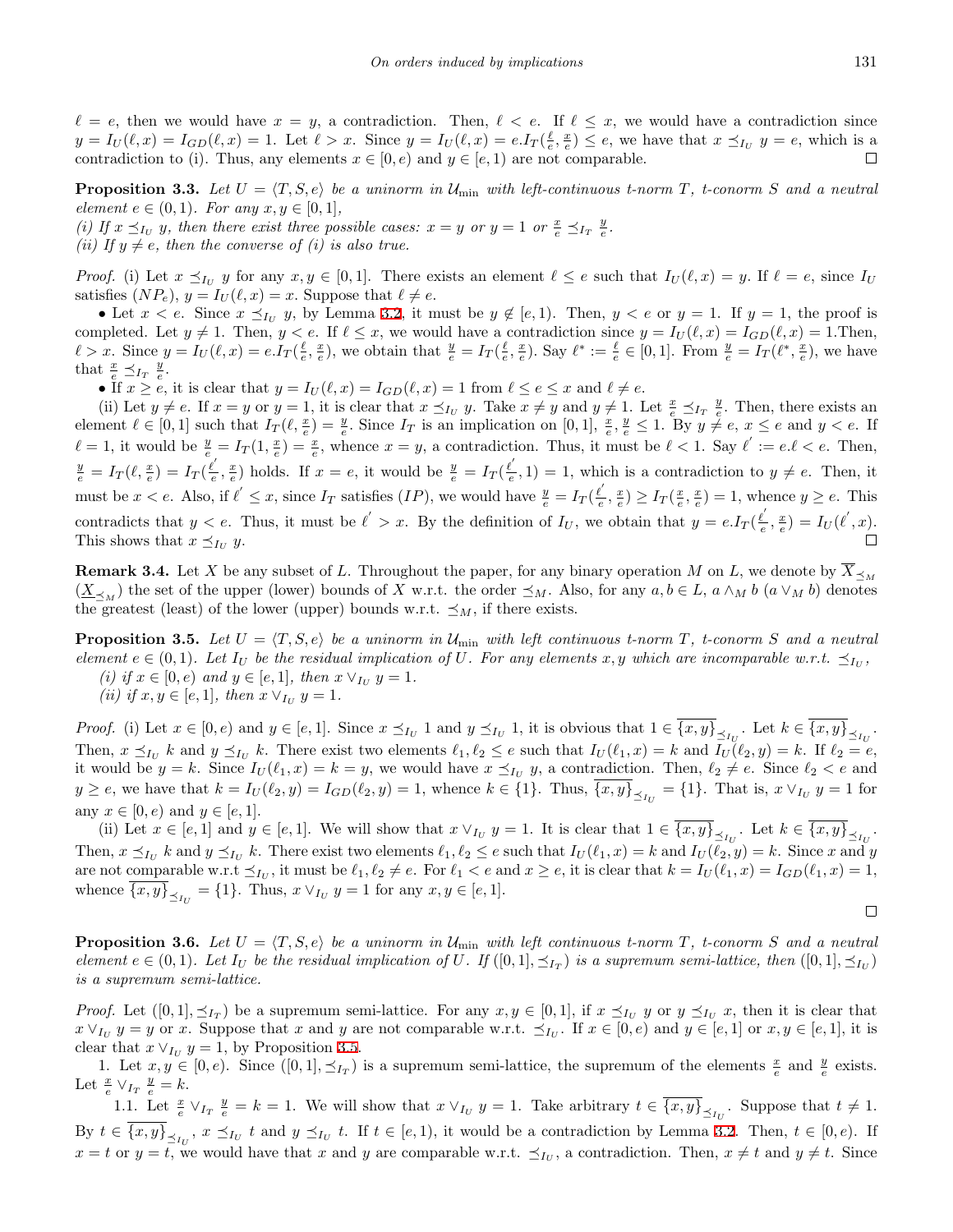$x \preceq_{I_U} t$ ,  $y \preceq_{I_U} t$ ,  $x \neq t$  and  $t \neq 1$ , by Proposition [3.3](#page-4-1) (i), it must be  $\frac{x}{e} \preceq_{I_T} \frac{t}{e}$  and  $\frac{y}{e} \preceq_{I_T} \frac{t}{e}$ , whence  $\frac{t}{e} \in \overline{\{\frac{x}{e}, \frac{y}{e}\}}_{\preceq_{I_T}}$ . Since  $\frac{x}{e} \vee_{I_T} \frac{y}{e} = 1$ , we have that  $1 \leq_{I_T} \frac{t}{e}$ . By Proposition 3 [\[12](#page-13-18)], since  $1 \leq \frac{t}{e}$ , this contradicts  $t \in [0, e)$ . Thus,  $t = 1$ . That is,  $x \vee_{I_U} y = 1$ .

1.2. Let  $\frac{x}{e} \vee_{I_T} \frac{y}{e} = k \neq 1$ . Then,  $\frac{x}{e} \preceq_{I_T} k$  and  $\frac{y}{e} \preceq_{I_T} k$ . Since  $k < 1$ ,  $k' := ek < e$ . Thus,  $\frac{x}{e} \preceq_{I_T} \frac{k'}{e}$  and  $\frac{y}{e} \preceq_{I_T} \frac{k'}{e}$ . By Proposition [3.3](#page-4-1) (ii), we have that  $x \preceq_{I_U} k'$  and  $y \preceq_{I_U} k'$ . Then,  $k' \in \{x, y\}_{\preceq_{I_U}}$ . Let  $t \in \{x, y\}_{\preceq_{I_U}}$ . Then,  $x \preceq_{I_U} t$ and  $y \leq_{I_U} t$ . By Lemma [3.2](#page-3-1) (ii), it is clear that  $t \in [0, e)$ . If  $x = t$  or  $y = t$ , we would have that  $x$  and  $y$  are comparable w.r.t.  $\preceq_{I_U}$ , a contradiction. Thus,  $x, y \neq t$ . Since  $x \preceq_{I_U} t$ ,  $x \neq t$  and  $t \neq 1$ , by Proposition [3.3](#page-4-1) (i),  $\frac{x}{e} \preceq_{I_T} \frac{t}{e}$ . Similarly,  $\frac{y}{e} \preceq_{I_T} \frac{t}{e}$ . Then,  $\frac{t}{e} \in \overline{\{\frac{x}{e}, \frac{y}{e}\}}_{\leq_{I_T}}$ . By  $\frac{x}{e} \vee_{I_T} \frac{y}{e} = k$ , we have that  $\frac{k'}{e} = k \preceq_{I_T} \frac{t}{e}$ . Since  $t \neq e$  and  $\frac{k'}{e} \preceq_{I_T} \frac{t}{e}$ , by Proposition [3.3](#page-4-1) (ii), we have that  $k' \preceq_{I_U} t$ . Thus,  $x \vee_{I_U} y = k' = ek$ , when  $\frac{x}{e} \vee_{I_T} \frac{y}{e} = k \neq 1$  for any  $x, y \in [0, e)$ . This shows that  $([0, 1], \preceq_{I_U})$  is a supremum semi-lattice.

<span id="page-5-1"></span>**Proposition 3.7.** Let  $U = \langle T, S, e \rangle$  be a uninorm in  $\mathcal{U}_{\text{min}}$  with left continuous t-norm  $T$ , t-conorm  $S$  and a neutral element  $e \in (0,1)$ . Let  $I_U$  be the residual implication of U. If  $([0,1], \preceq_{I_U})$  is a supremum semi-lattice, then  $([0,1], \preceq_{I_T})$ *is a supremum semi-lattice.*

*Proof.* Let  $([0,1], \preceq_{I_U})$  be a supremum semi-lattice. If x and y are comparable w.r.t.  $\preceq_{I_T}$ , it is clear that  $x \vee_{I_T} y = x$  or y. Suppose that x and y are not comparable w.r.t.  $\preceq_{I_T}$ . In this case,  $x, y \neq 1$ . Thus,  $ex, ey \in [0, e)$ . Since  $([0, 1], \preceq_{I_U})$ is a supremum semi-lattice, the supremum of *ex* and *ey* exists. Let  $ex \vee_{I_U} ey = k$ .

• Suppose that  $k = 1$ . We will show that  $x \vee_{I_T} y = 1$ . It is clear that  $1 \in \{x, y\}_{\preceq_{I_T}}$ . Let  $t \in \{x, y\}_{\preceq_{I_T}}$  and  $t \neq 1$ . Then,  $x \preceq_{I_T} t$  and  $y \preceq_{I_T} t$ . Since  $t < 1$ ,  $et < e$ . Thus,  $\frac{ex}{e} \preceq_{I_T} \frac{et}{e}$  and  $\frac{ey}{e} \preceq_{I_T} \frac{et}{e}$ . Since  $et \neq e$ , by Proposition [3.3](#page-4-1) (ii), we have that  $ex \preceq_{I_U} et$  and  $ey \preceq_{I_U} et$ . That is,  $et \in \{ex, ey\}_{\preceq_{I_U}}$ . Since  $ex \vee_{I_U} ey = 1$ , it is clear that  $1 \preceq_{I_U} et$ , whence  $1 = et < e$ , contradiction. Then,  $\{x, y\}_{\preceq I_T} = \{1\}$ . Thus,  $x \vee_{I_T} y = 1$ .

•• Let  $k \neq 1$ . By  $ex \vee_{I_U} ey = k$ ,  $ex \preceq_{I_U} k$  and  $ey \preceq_{I_U} k$ . Then, there exist two elements  $\ell_1, \ell_2 \leq e$  such that  $I_U(\ell_1, ex) = k$  and  $I_U(\ell_2, ey) = k$ . If  $\ell_1 = e$ , then  $ex = k$ . Since  $I_U(\ell_2, ey) = k = ex$ , we have that  $ey \preceq_{I_U} ex$ . If  $ey = ex$ , it would be  $x = y$ , whence  $x \preceq_{I_T} y$ , a contradiction. Since  $ex \in [0, e)$  and  $e \in (0, 1)$ , it is clear that  $ex \neq 1$ . Then, by Proposition [3.3](#page-4-1) (i), we have that  $\frac{ey}{e} \leq_{I_T} \frac{ex}{e}$ , whence  $y \leq_{I_T} x$ . This is a contradiction. Thus,  $\ell_1 \neq e$ . Similarly, it can be shown that  $\ell_2 \neq e$ . If  $\ell_1 \leq e_x$ , we would have a contradiction since  $I_U(\ell_1, ex) = k = 1$ . Then, it must be  $\ell_1 > ex$ . Similarly, a contradiction is obtained when  $\ell_2 \leq y$ . In this case,  $k = I_U(\ell_1, ex) = e.I_T(\frac{\ell_1}{e}, x)$  and  $k = I_U(\ell_2, ey) = e.I_T(\frac{\ell_2}{e}, y)$ . Then, we obtain that  $x \preceq_{I_T} \frac{k}{e}$  and  $y \preceq_{I_T} \frac{k}{e}$ . Thus,  $\frac{k}{e} \in \overline{\{x, y\}}_{\preceq_{I_T}}$ . Let  $t \in \overline{\{x, y\}}_{\preceq_{I_T}}$ . We will show that  $\frac{k}{e} \leq_{I_T} t$ . If  $t = 1$ , it is clear that  $\frac{k}{e} \leq_{I_T} 1 = t$ . Let  $t \neq 1$ . By  $t \in \overline{\{x, y\}}_{\leq_{I_T}}$ ,  $x \leq_{I_T} t$  and  $y \leq_{I_T} t$ . Say  $x' := ex, y' := ey$  and  $t' := et$ . Thus,  $\frac{x'}{e} \preceq_{I_T} \frac{t'}{e}$  and  $\frac{y'}{e} \preceq_{I_T} \frac{t'}{e}$ . Since  $t \neq 1$ , it is clear that  $t' \neq e$ . By Proposition [3.3](#page-4-1) (ii), we have that  $x' \preceq_{I_U} t'$  and  $y' \preceq_{I_U} t'$ . Then,  $t' \in \{x', y'\}_{\preceq_{I_U}}$ . Thus,  $et \in \{ex, ey\}_{\preceq_{I_U}}$ . Since  $ex \vee_{I_U} ey = k$ , we have that  $k \leq_{I_U} et$ . Since  $t \neq 1$ ,  $et < e < 1$ . By Proposition [3.3](#page-4-1) (i), either  $k = et$  or  $\frac{k}{e} \leq_{I_T} t$ . If  $\frac{k}{e} \leq_{I_T} t$ , this completes the proof. For  $k = et$ , it is clear that  $\frac{k}{e} = t \leq_{I_T} t$ . Then,  $x \vee_{I_T} y = \frac{k}{e}$ . Thus,  $([0, 1], \leq_{I_T})$  is a supremum semi-lattice.  $\Box$ 

In the following Theorem [3.8,](#page-5-0) we obtain a necessary and sufficient condition so that the unit interval [0, 1] is being a supremum semi-lattice w.r.t. the order induced by the residual implications obtained from uninorms.

<span id="page-5-0"></span>**Theorem 3.8.** Let  $U = \langle T, S, e \rangle$  be a uninorm in  $\mathcal{U}_{\text{min}}$  with left continuous t-norm  $T$ , t-conorm  $S$  and a neutral element  $e\in(0,1)$ . Let  $I_U$  be the residual implication of U. Then,  $([0,1], \preceq_{I_T})$  is a supremum semi-lattice iff  $([0,1], \preceq_{I_U})$  is a *supremum semi-lattice.*

*Proof.* The proof is straightforward by Proposition [3.6](#page-4-2) and Proposition [3.7](#page-5-1).

<span id="page-5-2"></span>**Example 3.9.** *Take the uninorm*  $U_P = \langle T_P, S_P, 0.5 \rangle \in \mathcal{U}_{\text{min}}$ *. Then, the RU-implication obtained from*  $U_P$  *is given by* 

$$
I_{U_P}(x,y) = \begin{cases} \frac{y}{2x} & x, y \in [0,0.5) \text{ and } y < x, \\ 0.5 + \frac{y-x}{2.(1-x)} & x, y \in [0.5,1] \text{ and } x \leq y, \\ 0.5 & x, y \in [0.5,1] \text{ and } y < x, \\ I_{GD}(x,y) & otherwise, \end{cases}
$$

By Remark [3.1](#page-3-2), it is clear that  $([0,1], \preceq_{I_{U_P}})$  is a partially ordered set. It is well known that  $T_P$  and  $S_P$  are continuous. *Also, the corresponding residual implication for T<sup>P</sup> is the Goguen implication IGG. By Theorem 7.3.5 [\[1\]](#page-13-0), it is clear* that  $I_{GG}$  satisfies the law of importation to  $T_P$ . Also, since  $I_{GG}$  satisfies (NP), ([0,1],  $\preceq_{I_{GG}}$ ) is a partially ordered set.

 $\Box$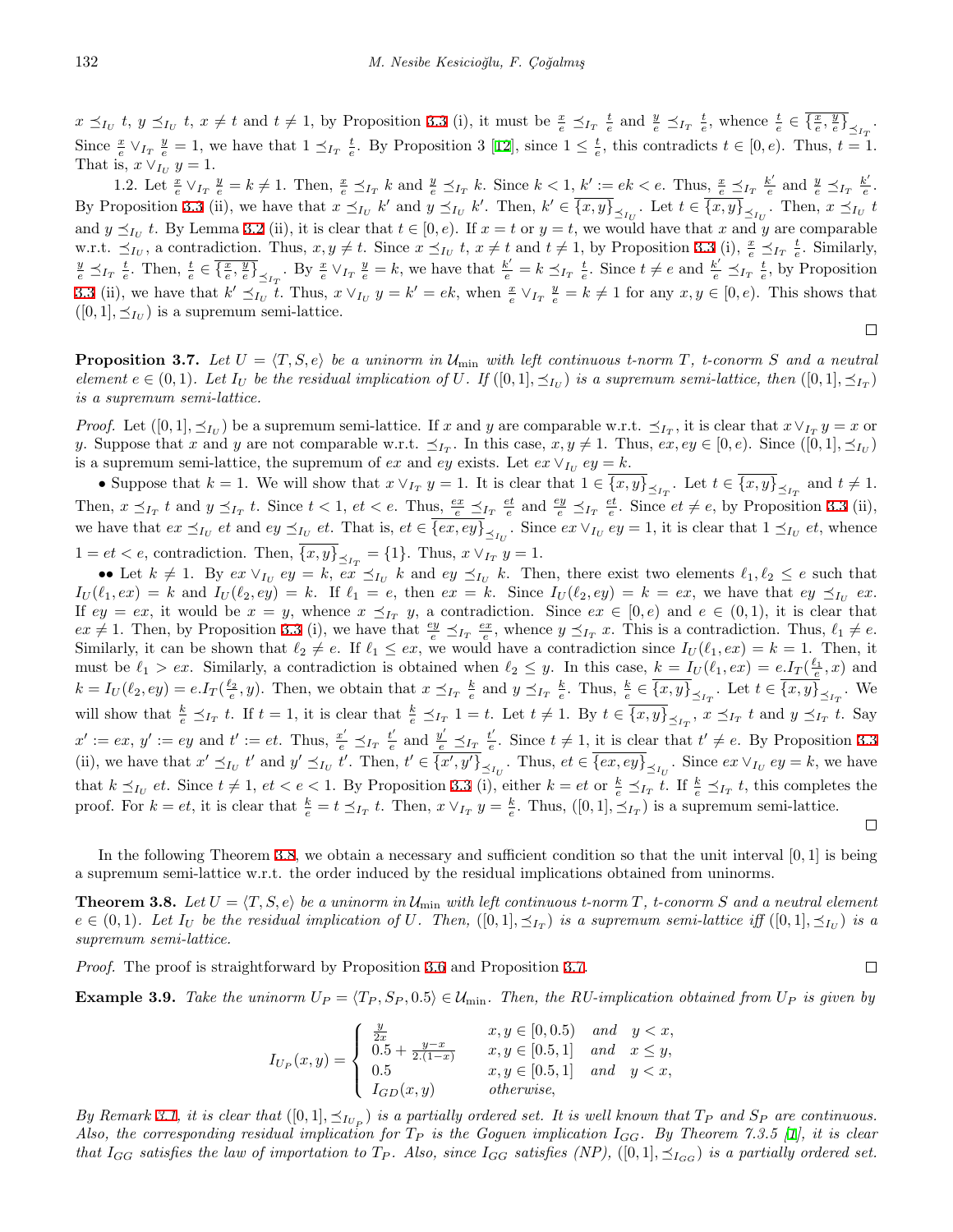Now, let us show that  $\preceq_{I_{GG}} = \preceq$ . For any  $x, y \in [0, 1]$ , we know that  $x \leq y$  if  $x \preceq_{I_{GG}} y$ . Let  $x \leq y$ . If  $y = 1$ , it is clear that  $x \leq_{I_{GG}} y = 1$ . Let  $y \neq 1$ . Since  $I_{GG}(\frac{x}{y}, x) = y$ , we have that  $x \leq_{I_{GG}} y$ . Thus, we have that  $\leq_{I_{GG}} = \leq$ . For any  $x, y \in [0,1], x \vee_{I_{GG}} y = x \vee y$ . That is,  $([0,1], \preceq_{I_{GG}})$  is a supremum semi-lattice. By Theorem [3.8,](#page-5-0)  $([0,1], \preceq_{I_{U_P}})$  is a *supremum semi-lattice.*

**Proposition 3.10.** Let  $U = \langle T, S, e \rangle$  be a uninorm in  $\mathcal{U}_{\text{min}}$  with left continuous t-norm  $T$ , t-conorm  $S$  and a neutral *element*  $e \in (0,1)$ *. Let*  $I_U$  *be the residual implication of*  $U$ *.* ([0,1],  $\preceq_{I_U}$ ) *is not an infimum semi-lattice.* 

*Proof.* Let us show that  $\underline{\{x,y\}}_{\preceq_{I_U}} = \emptyset$  for any  $x \in [0,e)$  and  $y \in [e,1)$ . Suppose that  $\underline{\{x,y\}}_{\preceq_{I_U}} \neq \emptyset$ . Then, there exists an element  $k \in \{x, y\}$ <sub> $\leq_{I_U}$ </sub>. Thus,  $k \leq_{I_U} x$  and  $k \leq_{I_U} y$ .

By Proposition 3 [[12\]](#page-13-18), since  $k \leq x$  it must be  $k < e$ . Since  $k \in [0, e)$  and  $y \in [e, 1)$ , by Lemma [3.2](#page-3-1) (ii), the elements *k* and *y* can not be comparable w.r.t.  $\preceq_{I_U}$ . This contradicts that  $k \preceq_{I_U} y$ . Then, it must be  $\{x, y\}_{\preceq_{I_U}} = \emptyset$ . Thus,  $([0, 1], \preceq_{I_U})$  is not an infimum semi-lattice.  $\Box$ 

**Corollary 3.11.** Let  $U = \langle T, S, e \rangle$  be a uninorm in  $\mathcal{U}_{\text{min}}$  with T and S left-continuous,  $e \in (0,1)$  and  $I_U$  its residual *implication.* ([0, 1],  $\preceq_{I_U}$ ) *is not a lattice.* 

<span id="page-6-0"></span>**Remark 3.12.** By [[1\]](#page-13-0), we know that  $I_{LK}$  and  $I_{GG}$  which are respectively the residual implications of the t-norms  $T_{LK}$ and *T<sub>P</sub>* satisfy (*NP*) and (*LI*) with the t-norms  $T_{LK}$  and  $T_P$ , respectively. Thus, the relations  $\preceq_{I_{LK}}$  and  $\preceq_{I_{GG}}$  are orders on [0, 1]. Now, let us show that  $\preceq_{I_{LK}} = \preceq$ . If  $x \preceq_{I_{LK}} y$ , then it is clear  $x \leq y$  from Proposition 3 [\[12](#page-13-18)]. Let  $x \leq y$ . If  $y = 1$ , by Remark 3 (ii), we obtain that  $x \leq_{I_{LK}} 1 = y$ . Let  $y \neq 1$ . Take  $\ell := 1 + x - y \in [0,1]$ . If  $\ell \leq x$ , we would have  $y = 1$  by  $1 + x - y \le x$ , contradiction. Thus,  $\ell > x$ . Since  $I_{LK}(\ell, x) = 1 - \ell + x = y$ , we have that  $x \preceq_{I_{LK}} y$ . Thus,  $\leq I_{LK} = \leq$ .

Similarly, the equality  $\preceq_{I_{GG}} = \leq$  can be shown.

**Proposition 3.13.** Let  $U = \langle T, S, e \rangle$  be a uninorm in  $\mathcal{U}_{\text{min}}$  with a neutral element  $e \in (0,1)$ . If T is strict or nilpotent, *then for any*  $x, y < e$ ,  $x \leq I_U$  *y iff*  $x \leq y$ .

*Proof.* If  $x \leq_{I_U} y$ , then it is clear that  $x \leq y$  by Proposition 3 [[12\]](#page-13-18). Conversely, let  $x \leq y$  and  $y \neq e$ . If  $x = y$  or  $y = 1$ , then it is obvious that  $x \leq_{I_U} y$ . Suppose that  $x \neq y$  and  $y \neq 1$ . If *T* is a nilpotent t-norm, by Lemma 2.5.23 [[1\]](#page-13-0),  $I_T$ is  $\Phi$ -conjugate with the Lukasiewicz implication  $I_{LK}$ , i.e., there exists a unique  $\phi \in \Phi$  such that for all  $x, y \in [0, 1]$ ,  $I(x,y) = (I_{LK})_{\phi}(x,y)$ . Then, the following relations hold:

$$
x \le y \implies \frac{x}{e} \le \frac{y}{e}
$$
  
\n
$$
\implies \phi(\frac{x}{e}) \le \phi(\frac{y}{e}) \qquad (\phi \text{ is an increasing bijection})
$$
  
\n
$$
\implies \phi(\frac{x}{e}) \le I_{L_K} \phi(\frac{y}{e}) \qquad (\le I_{L_K} = \le \text{ by Remark 3.12})
$$
  
\n
$$
\implies \frac{x}{e} \le (I_{L_K})_{\phi} \frac{y}{e} \qquad \text{(by Proposition 8 [12])}
$$
  
\n
$$
\implies \frac{x}{e} \le I_T \frac{y}{e}
$$
  
\n
$$
\implies x \le I_U y. \qquad \text{(by Proposition 3.3 (ii))}
$$

For a strict t-norm *T*, the proof is similar.

#### **4 The orders induced by ordinal sum implications**

In this section, we give a necessary and sufficient condition such that the ordinal sum of fuzzy implications satisfies the law of importation with a t-norm *T*. We present some relationships between the orders induced by an ordinal sum implication and its summands. Moreover, we study the relationships between the algebraic structures obtained by an ordinal sum implication and its summands.

<span id="page-6-1"></span>Now, we will give a necessary and sufficient condition so that the ordinal sum of fuzzy implications satisfies (*LI*) with a t-norm *T*.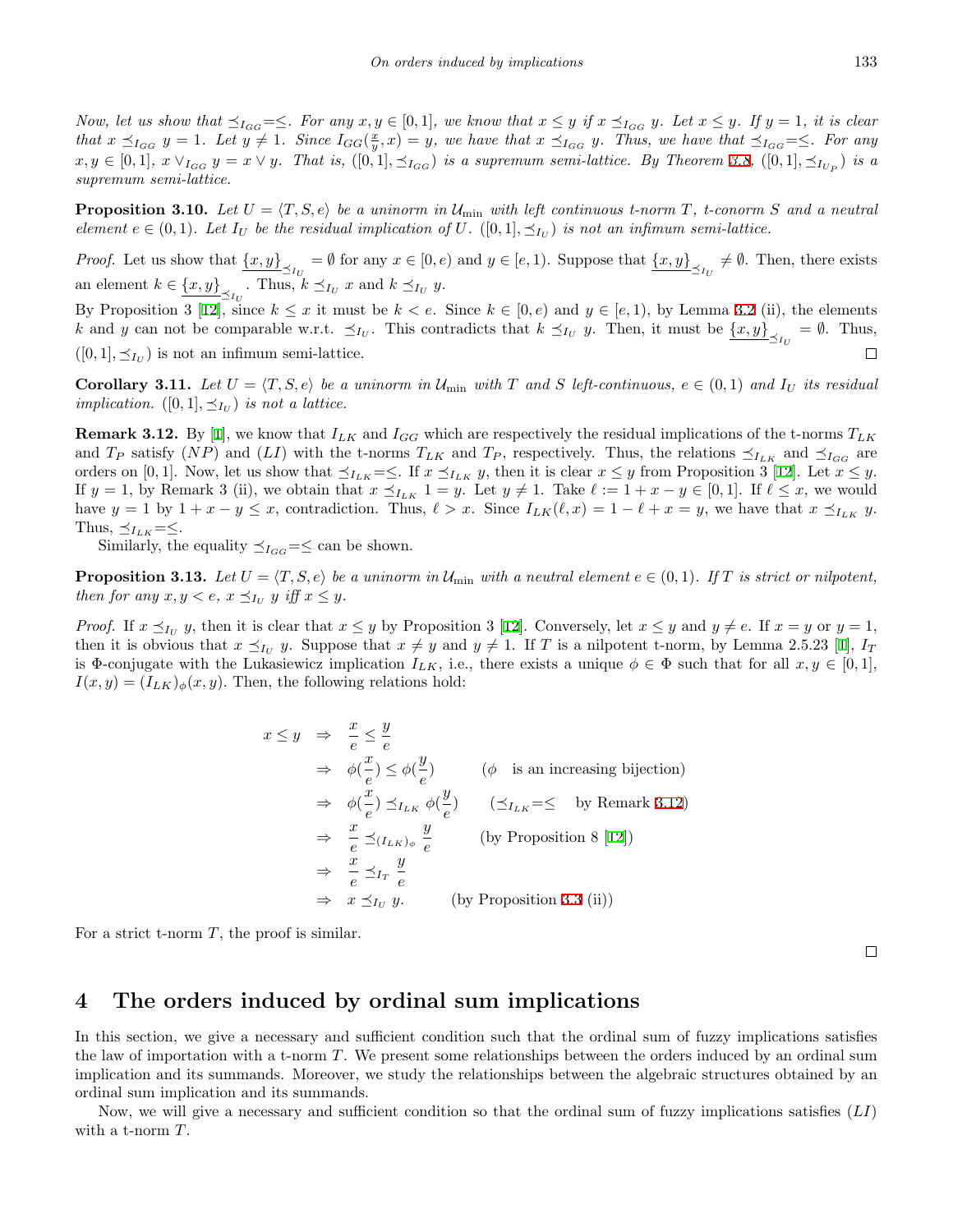**Proposition 4.1.** *Let I* and *T* be the ordinal sum of the families of implications  $(I_\alpha)_{\alpha \in A}$  and the families of t-norms  $(T_{\alpha})_{\alpha\in A}$  given by [\(4](#page-2-1)) and [\(5](#page-3-3)), respectively. Then, I satisfies (LI) with T iff for all  $\alpha \in A$ ,  $I_{\alpha}$  satisfies (LI) with  $T_{\alpha}$ .

*Proof.* Let I satisfy (LI) with T. Since  $I(x,y) = a_{\alpha} + (b_{\alpha} - a_{\alpha}) \cdot I_{\alpha}(\frac{x-a_{\alpha}}{b_{\alpha}-a_{\alpha}}, \frac{y-a_{\alpha}}{b_{\alpha}-a_{\alpha}})$ , it is clear that  $I_{\alpha}(x,y) =$  $I(a_{\alpha}+(b_{\alpha}-a_{\alpha})x, a_{\alpha}+(b_{\alpha}-a_{\alpha})y)-a_{\alpha}$  $\frac{x}{b_\alpha - a_\alpha} \frac{+(b_\alpha - a_\alpha)y}{-a_\alpha}$ .

For all  $x, y, z \in [0, 1],$ 

$$
I_{\alpha}(x, I_{\alpha}(y, z)) = I_{\alpha}(x, \frac{I(a_{\alpha} + (b_{\alpha} - a_{\alpha})y, a_{\alpha} + (b_{\alpha} - a_{\alpha})z) - a_{\alpha}}{b_{\alpha} - a_{\alpha}})
$$
  
\n
$$
= \frac{I(a_{\alpha} + (b_{\alpha} - a_{\alpha})x, a_{\alpha} + (b_{\alpha} - a_{\alpha}) \cdot \frac{I(a_{\alpha} + (b_{\alpha} - a_{\alpha})y, a_{\alpha} + (b_{\alpha} - a_{\alpha})z) - a_{\alpha}}{b_{\alpha} - a_{\alpha}})}{b_{\alpha} - a_{\alpha}}
$$
  
\n
$$
= \frac{I(a_{\alpha} + (b_{\alpha} - a_{\alpha})x, I(a_{\alpha} + (b_{\alpha} - a_{\alpha})y, a_{\alpha} + (b_{\alpha} - a_{\alpha})z) - a_{\alpha}}{b_{\alpha} - a_{\alpha}}
$$
  
\n
$$
= \frac{I(T(a_{\alpha} + (b_{\alpha} - a_{\alpha})x, a_{\alpha} + (b_{\alpha} - a_{\alpha})y), a_{\alpha} + (b_{\alpha} - a_{\alpha})z) - a_{\alpha}}{b_{\alpha} - a_{\alpha}}
$$
  
\n
$$
= \frac{I(a_{\alpha} + (b_{\alpha} - a_{\alpha})T_{\alpha}(x, y), a_{\alpha} + (b_{\alpha} - a_{\alpha})z) - a_{\alpha}}{b_{\alpha} - a_{\alpha}}
$$
  
\n
$$
= I_{\alpha}(T_{\alpha}(x, y), z).
$$

Thus,  $I_{\alpha}$  satisfies  $(LI)$  with  $T_{\alpha}$  for all  $\alpha \in A$ .

Conversely, for all  $\alpha \in A$ , let  $I_{\alpha}$  satisfy  $(LI)$  with  $T_{\alpha}$ . We shall show that *I* satisfies  $(LI)$  with *T*.

1. Suppose that there exists  $\alpha \in A$  such that  $x \in [a_{\alpha}, b_{\alpha}]$ .

1.1. Let  $y \in [a_{\alpha}, b_{\alpha}]$ .

1.1.1. If  $z \in [a_{\alpha}, b_{\alpha}]$ , then

$$
I(x, I(y, z)) = I(x, a_{\alpha} + (b_{\alpha} - a_{\alpha})I_{\alpha}(\frac{y - a_{\alpha}}{b_{\alpha} - a_{\alpha}}, \frac{z - a_{\alpha}}{b_{\alpha} - a_{\alpha}}))
$$
  
\n
$$
= a_{\alpha} + (b_{\alpha} - a_{\alpha})I_{\alpha}(\frac{x - a_{\alpha}}{b_{\alpha} - a_{\alpha}}, \frac{a_{\alpha} + (b_{\alpha} - a_{\alpha})I_{\alpha}(\frac{y - a_{\alpha}}{b_{\alpha} - a_{\alpha}}, \frac{z - a_{\alpha}}{b_{\alpha} - a_{\alpha}}) - a_{\alpha})
$$
  
\n
$$
= a_{\alpha} + (b_{\alpha} - a_{\alpha})I_{\alpha}(\frac{x - a_{\alpha}}{b_{\alpha} - a_{\alpha}}, I_{\alpha}(\frac{y - a_{\alpha}}{b_{\alpha} - a_{\alpha}}, \frac{z - a_{\alpha}}{b_{\alpha} - a_{\alpha}}))
$$
  
\n
$$
= a_{\alpha} + (b_{\alpha} - a_{\alpha})I_{\alpha}(T_{\alpha}(\frac{x - a_{\alpha}}{b_{\alpha} - a_{\alpha}}, \frac{y - a_{\alpha}}{b_{\alpha} - a_{\alpha}}), \frac{z - a_{\alpha}}{b_{\alpha} - a_{\alpha}}))
$$
  
\n
$$
= a_{\alpha} + (b_{\alpha} - a_{\alpha})I_{\alpha}(\frac{a_{\alpha} + (b_{\alpha} - a_{\alpha})T_{\alpha}(\frac{x - a_{\alpha}}{b_{\alpha} - a_{\alpha}}, \frac{y - a_{\alpha}}{b_{\alpha} - a_{\alpha}}) - a_{\alpha}}{b_{\alpha} - a_{\alpha}}, \frac{z - a_{\alpha}}{b_{\alpha} - a_{\alpha}})
$$
  
\n
$$
= I(a_{\alpha} + (b_{\alpha} - a_{\alpha})T_{\alpha}(\frac{x - a_{\alpha}}{b_{\alpha} - a_{\alpha}}, \frac{y - a_{\alpha}}{b_{\alpha} - a_{\alpha}}), z)
$$
  
\n
$$
= I(T(x, y), z).
$$

1.1.2. Let  $z \notin [a_{\alpha}, b_{\alpha}]$ . In this case,  $z < a_{\alpha}$  or  $z > b_{\alpha}$ . If  $z < a_{\alpha}$ , then

$$
I(x,I(y,z))=I(x,I_{GD}(y,z))=I(x,z)=I_{GD}(x,z)=z=I_{GD}(T(x,y),z)=I(T(x,y),z).
$$

Let  $z > b_{\alpha}$ . In this case, clearly  $z > y$ . Thus,  $I(x, I(y, z)) = I(x, I_{GD}(y, z)) = I(x, 1) = 1 = I_{GD}(T(x, y), z)$ *I*(*T*(*x, y*)*, z*)*.*

1.2. Let  $y \in [a_{\beta}, b_{\beta}]$  such that  $\beta \neq \alpha$ .

1.2.1. Let  $z \in [a_{\beta}, b_{\beta}]$ . Then,  $I(y, z) \in [a_{\beta}, b_{\beta}]$ . Since  $[a_{\alpha}, b_{\alpha}] \cap [a_{\beta}, b_{\beta}] = \emptyset$ ,  $x \notin [a_{\beta}, b_{\beta}]$ . Thus, either  $x < a_{\beta}$  or  $x > b_{\beta}$ . Let  $x < a_{\beta}$ . Then,

$$
I(x, I(y, z)) = I_{GD}(x, I(y, z)) = 1 = I_{GD}(x, z) = I(x, z) = I(\min(x, y), z) = I(T(x, y), z).
$$

Let  $x > b_{\beta}$ . Then, we have that

$$
I(x, I(y, z)) = I_{GD}(x, I(y, z)) = I(y, z) = I(\min(x, y), z) = I(T(x, y), z).
$$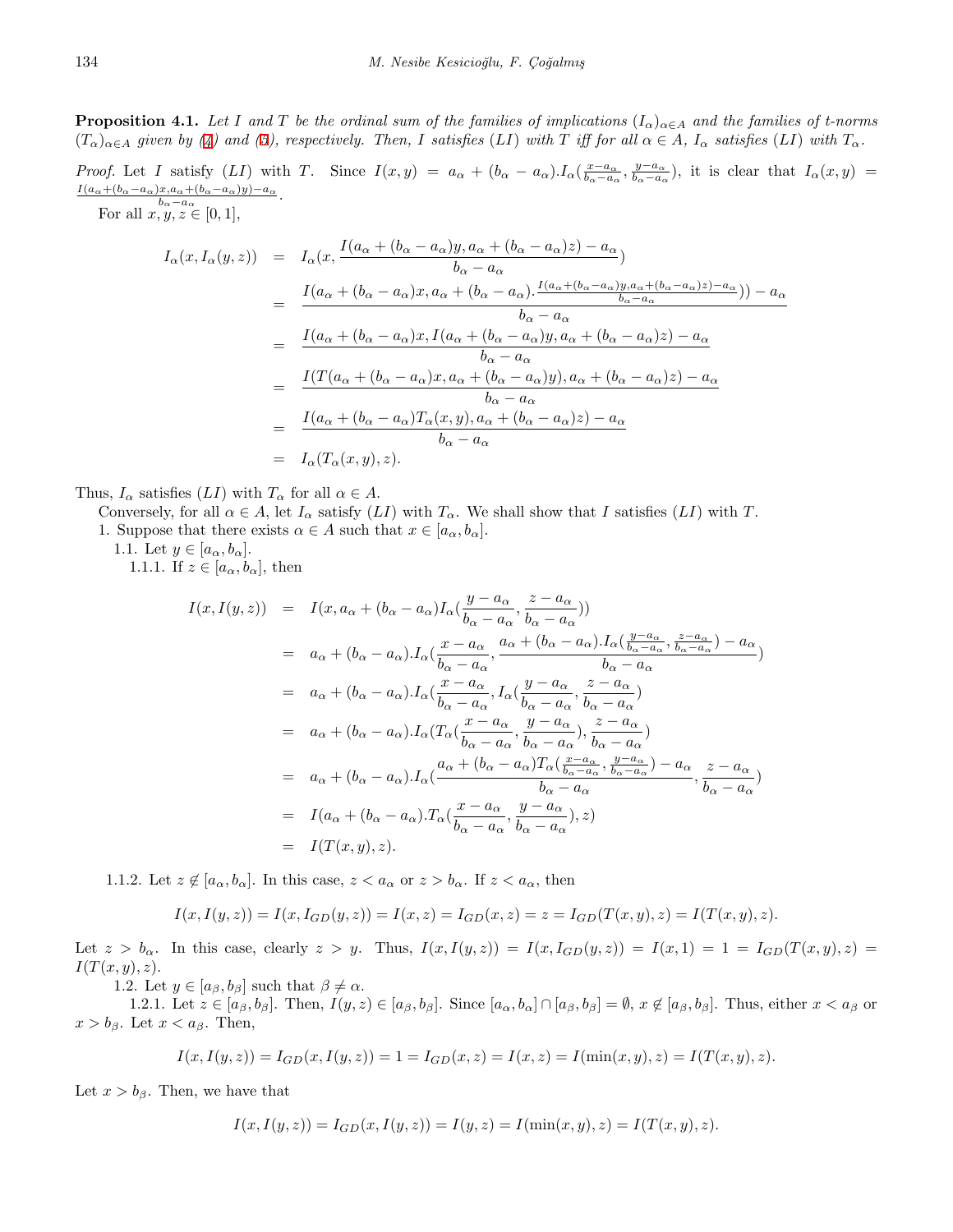1.2.2. Let  $z \in [a_{\alpha}, b_{\alpha}]$ . Since  $[a_{\alpha}, b_{\alpha}] \cap [a_{\beta}, b_{\beta}] = \emptyset$ ,  $x, z \notin [a_{\beta}, b_{\beta}]$  and  $y \notin [a_{\alpha}, b_{\alpha}]$ . Thus,  $z < a_{\beta}$  or  $z > b_{\beta}$ . Let  $z < a_{\beta}$ . If  $x > b_{\beta}$ , it would be  $a_{\alpha} \leq z < a_{\beta} < y < b_{\beta} < x \leq b_{\alpha}$ , whence  $y \in [a_{\alpha}, b_{\alpha}]$ , a contradiction. Then, it must be  $x < a_{\beta}$ . Thus,

$$
I(x, I(y, z)) = I(x, I_{GD}(y, z)) = I(x, z) = I(\min(x, y), z) = I(T(x, y), z).
$$

Let  $z > b_{\beta}$ . Similarly, it can be seen that  $x > b_{\beta}$ . Then,

$$
I(x, I(y, z)) = I(x, I_{GD}(y, z)) = I(x, 1) = 1 = I_{GD}(y, z) = I(y, z) = I(\min(x, y), z) = I(T(x, y), z).
$$

1.2.3. Let  $z \notin [a_{\alpha}, b_{\alpha}]$  and  $z \notin [a_{\beta}, b_{\beta}]$ . Let  $y \leq z$ . If  $x \leq y$ , then

$$
I(x, I(y, z)) = I(x, I_{GD}(y, z)) = I(x, 1) = 1 = I_{GD}(x, z) = I(x, z) = I(\min(x, y), z) = I(T(x, y), z).
$$

If  $x > y$ , then

$$
I(x, I(y, z)) = I(x, 1) = 1 = I_{GD}(y, z) = I(y, z) = I(T(x, y), z).
$$

Let  $y > z$ . If  $x \leq z$ , then

$$
I(x, I(y, z)) = I(x, z) = I(\min(x, y), z) = I(T(x, y), z).
$$

If  $x > z$ , then

$$
I(x, I(y, z)) = I(x, I_{GD}(y, z)) = I(x, z) = I_{GD}(x, z) = I_{GD}(\min(x, y), z) = I(\min(x, y), z) = I(T(x, y), z).
$$

1.3. For all  $\alpha \in A$ , let  $y \notin [a_{\alpha}, b_{\alpha}]$ .

1.3.1. Let  $z \in [a_{\alpha}, b_{\alpha}]$  and  $y \leq z$ . If  $x \leq y$ , it would be  $a_{\alpha} \leq x \leq y \leq z \leq b_{\alpha}$ , a contradiction. Then, it must be  $x > y$ . Thus,

$$
I(x, I(y, z)) = I(x, z) = 1 = I_{GD}(y, z) = I(y, z) = I(\min(x, y), z) = I(T(x, y), z).
$$

Let  $y > z$ . If  $y < x$ , since  $a_{\alpha} \leq z < y < x \leq b_{\alpha}$ , we would have a contradiction. Then, it must be  $x \leq y$ . Thus,

$$
I(x, I(y, z)) = I(x, I_{GD}(y, z)) = I(x, z) = I(\min(x, y), z) = I(T(x, y), z).
$$

1.3.2. Let  $z \notin [a_{\alpha}, b_{\alpha}]$ . Suppose that  $y \leq z$ . If  $x \leq y$ , then

$$
I(x, I(y, z)) = I(x, I_{GD}(y, z)) = I(x, 1) = 1 = I_{GD}(x, z) = I(x, z) = I(\min(x, y), z) = I(T(x, y), z).
$$

If  $x > y$ , then we have that

$$
I(x, I(y, z)) = I(x, I_{GD}(y, z)) = I(x, 1) = 1 = I_{GD}(y, z) = I(y, z) = I(\min(x, y), z) = I(T(x, y), z).
$$

Let  $y > z$ . If  $x \le z$ , then  $I(x, I(y, z)) = I(x, z) = I(\min(x, y), z) = I(T(x, y), z)$ .

If  $x > z$ , then we have that  $I(x, I(y, z)) = I(x, z) = I_{GD}(x, z) = z = I_{GD}(\min(x, y), z) = I(\min(x, y), z) =$ *I*(*T*(*x, y*)*, z*)*.*

2. Suppose that for all  $\alpha \in A$ ,  $x \notin [a_{\alpha}, b_{\alpha}]$ .

2.1. Let  $y \in [a_{\beta}, b_{\beta}]$  for  $\beta \in A$ .

2.1.1. Let  $z \in [a_{\beta}, b_{\beta}]$ . Since  $x \notin [a_{\beta}, b_{\beta}]$ , either  $x < a_{\beta}$  or  $x > b_{\beta}$ . Let  $x < a_{\beta}$ . Then,

$$
I(x,I(y,z))=I_{GD}(x,I(y,z))=1=I_{GD}(x,z)=I(x,z)=I(\min(x,y),z)=I(T(x,y),z).
$$

Let  $x > b_{\beta}$ . Then, we have that  $I(x, I(y, z)) = I_{GD}(x, I(y, z)) = I(y, z) = I(\min(x, y), z) = I(T(x, y), z)$ . 2.1.2.  $z \notin [a_{\beta}, b_{\beta}]$ . Since  $x \notin [a_{\alpha}, b_{\alpha}]$  for all  $\alpha \in A$ ,  $x \notin [a_{\beta}, b_{\beta}]$ .

If  $x, z < a_{\beta}$ , then  $I(x, I(y, z)) = I(x, I_{GD}(y, z)) = I(x, z) = I(\min(x, y), z) = I(T(x, y), z)$ . If  $x < a_{\beta}$  and  $z > b_{\beta}$ , then

$$
I(x, I(y, z)) = I(x, I_{GD}(y, z)) = I(x, 1) = 1 = I_{GD}(x, z) = I(x, z) = I(\min(x, y), z) = I(T(x, y), z).
$$

If  $z < a_{\beta}$  and  $x > b_{\beta}$ , then

$$
I(x, I(y, z)) = I(x, I_{GD}(y, z)) = I(x, z) = z = I_{GD}(y, z) = I(y, z) = I(\min(x, y), z) = I(T(x, y), z).
$$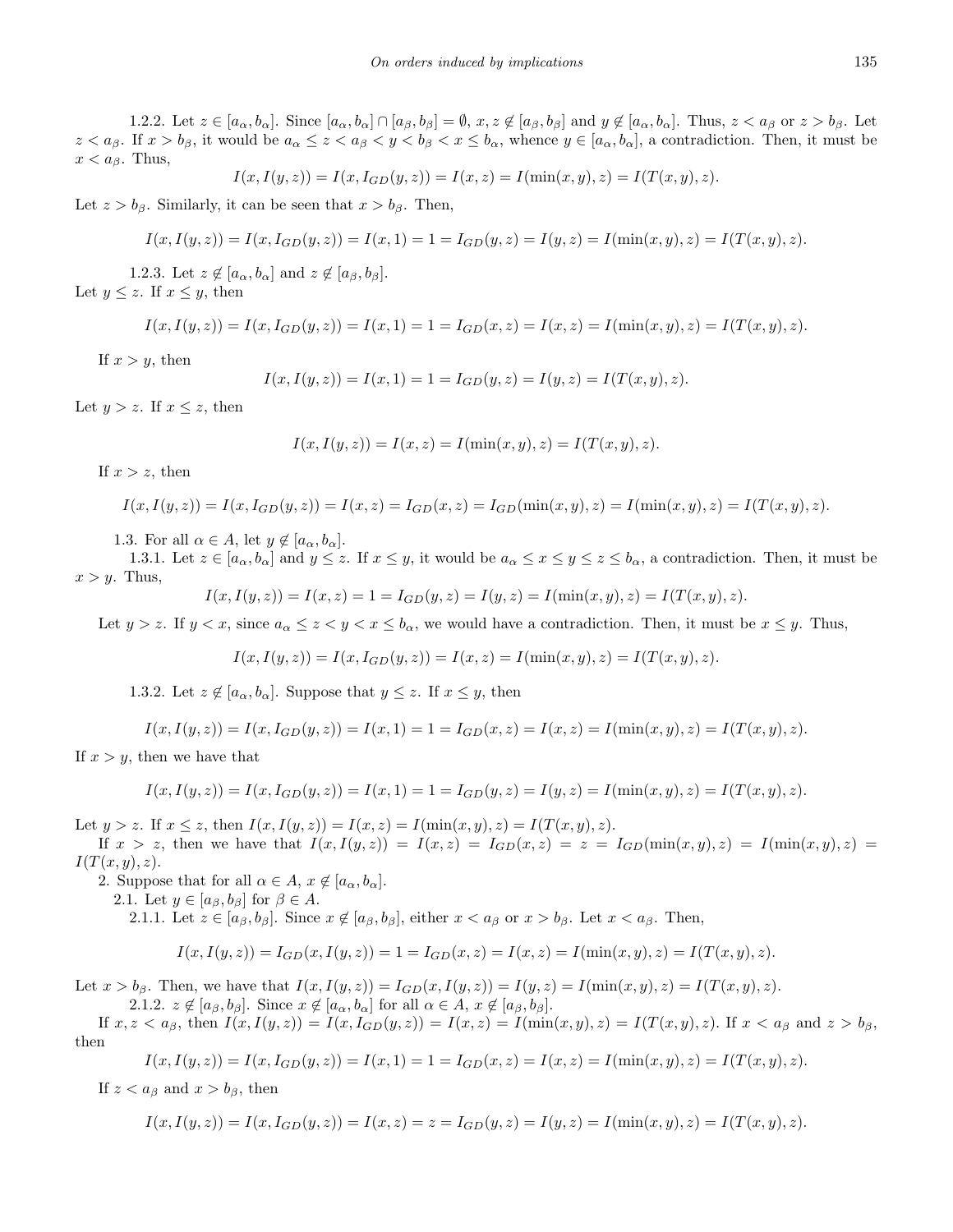Let  $x, z > b_\beta$ . Then,

$$
I(x, I(y, z)) = I(x, I_{GD}(y, z)) = I(x, 1) = 1 = I_{GD}(y, z) = I(y, z) = I(\min(x, y), z) = I(T(x, y), z).
$$

2.2. Suppose that for all  $\alpha \in A$ ,  $y \notin [a_{\alpha}, b_{\alpha}]$ . Let  $y \leq z$ . If  $x \leq z$ , then

$$
I(x, I(y, z)) = I(x, I_{GD}(y, z)) = I(x, 1) = 1 = I_{GD}(\min(x, y), z) = I(\min(x, y), z) = I(T(x, y), z).
$$

If  $x > z$ , then

$$
I(x,I(y,z)) = I(x,I_{GD}(y,z)) = I(x,1) = 1 = I_{GD}(y,z) = I(y,z) = I(\min(x,y),z) = I(T(x,y),z).
$$

Let  $y > z$ . If  $x \leq z$ , then

$$
I(x, I(y, z)) = I(x, I_{GD}(y, z)) = I(x, z) = I(\min(x, y), z) = I(T(x, y), z).
$$

If  $x > z$ , then

$$
I(x, I(y, z)) = I_{GD}(x, z) = z = I_{GD}(\min(x, y), z) = I(\min(x, y), z) = I(T(x, y), z).
$$

Thus, *I* satisfies (*LI*) with t-norm *T*.

**Example 4.2.** Let  $I = (\langle 0.2, 0.4, I_{LK} \rangle, \langle 0.6, 0.8, I_{FD} \rangle)$ . It is clear that  $I_{LK}$  and  $I_{FD}$  respectively satisfy (LI) with  $T_{LK}$ and  $T^{nM}$ . By Proposition [4.1,](#page-6-1) I satisfies (LI) with  $T = (\langle 0.2, 0.4, T_{LK} \rangle, \langle 0.6, 0.8, T^{nM} \rangle)$ .

Now, we will present some relationships between the orders induced by an ordinal sum implication and its summands.

<span id="page-9-0"></span>**Proposition 4.3.** Let I be the ordinal sum implication of a family of implications  $(I_\alpha)_{\alpha \in A}$  satisfying  $(LI)$  with  $T_\alpha$ . (i) Let  $\alpha_0 \in A$  exist such that  $b_{\alpha_0} = 1$  and the implication  $I_{\alpha_0}$  satisfy (NP). The relations  $\preceq_I$  and  $\preceq_{I_{\alpha_0}}$  induced by I *and*  $I_{\alpha_0}$  *are orders on* [0, 1].

(ii) Let  $\preceq_I$  and  $\preceq_{I_{\alpha_0}}$  induced by I and  $I_{\alpha_0}$  be two orders. Then, for any  $x, y \in [0,1]$ , if  $\frac{x-a_{\alpha_0}}{b_{\alpha_0}-a_{\alpha_0}} \preceq_{I_{\alpha_0}} \frac{y-a_{\alpha_0}}{b_{\alpha_0}-a_{\alpha_0}}$  $\frac{y-a_{\alpha_0}}{b_{\alpha_0}-a_{\alpha_0}}$ , then  $x \preceq_I y$ .

*Proof.* (i) Since  $I_\alpha$  satisfies (*LI*) with  $T_\alpha$  for all  $\alpha \in A$ , the ordinal sum implication *I* satisfies (*LI*) with the ordinal sum of  $T_\alpha$ , by Proposition [4.1.](#page-6-1) Also, since  $I_{\alpha_0}$  satisfies  $(NP)$ , by Proposition 3.2. [[29\]](#page-14-3), it is clear that the ordinal sum implication *I* satisfies (*NP*). Thus, by Proposition 2 [[12\]](#page-13-18), the relation  $\leq_I$  is an order. Obviously, It is clear that  $\leq_{I_{\alpha_0}}$ is an order.

(ii) Let  $\frac{x-a_{\alpha_0}}{b_{\alpha_0}-a_{\alpha_0}} \preceq_{I_{\alpha_0}} \frac{y-a_{\alpha_0}}{b_{\alpha_0}-a_{\alpha_0}}$  $\frac{y-a_{\alpha_0}}{b_{\alpha_0}-a_{\alpha_0}}$ . Then, there exists an element  $\ell$  such that

$$
I_{\alpha_0}(\ell, \frac{x - a_{\alpha_0}}{b_{\alpha_0} - a_{\alpha_0}}) = \frac{y - a_{\alpha_0}}{b_{\alpha_0} - a_{\alpha_0}},
$$

whence  $a_{\alpha_0} + (b_{\alpha_0} - a_{\alpha_0}) \cdot I_{\alpha_0}(\ell, \frac{x - a_{\alpha_0}}{b_{\alpha_0} - a_{\alpha_0}}) = y$ . Since  $0 \le \frac{x - a_{\alpha_0}}{b_{\alpha_0} - a_{\alpha_0}}$  $\frac{x-a_{\alpha_0}}{b_{\alpha_0}-a_{\alpha_0}} \leq 1$ , it is clear that  $a_{\alpha_0} \leq x \leq b_{\alpha_0}$ . Also,  $\ell.(b_{\alpha_0} - a_{\alpha_0}) + a_{\alpha_0} \in [a_{\alpha_0}, b_{\alpha_0}]$ . Say  $\ell^* := \ell.(b_{\alpha_0} - a_{\alpha_0}) + a_{\alpha_0}$ . Then,

$$
I(\ell^*,x) = a_{\alpha_0} + (b_{\alpha_0} - a_{\alpha_0}).I_{\alpha_0}(\frac{\ell^* - a_{\alpha_0}}{b_{\alpha_0} - a_{\alpha_0}}, \frac{x - a_{\alpha_0}}{b_{\alpha_0} - a_{\alpha_0}}) = a_{\alpha_0} + (b_{\alpha_0} - a_{\alpha_0}).I_{\alpha_0}(\ell, \frac{x - a_{\alpha_0}}{b_{\alpha_0} - a_{\alpha_0}}) = y.
$$

Thus,  $x \preceq_I y$ .

**Proposition 4.4.** Let I be the ordinal sum implication of a family of implications  $(I_{\alpha})_{\alpha \in A}$ . Suppose that  $\preceq_I$  and  $\preceq_{I_{\alpha}}$ are the orders induced by I and  $I_{\alpha}$  for all  $\alpha \in A$ , respectively. Then, for any  $x, y \in [0,1]$  with  $x \neq y$  and  $y \neq 1$ ,  $x \leq_1 y$ *iff there exists*  $\alpha_0 \in A$  *such that*  $\frac{x - a_{\alpha_0}}{b_{\alpha_0} - a_{\alpha_0}} \preceq_{I_{\alpha_0}} \frac{y - a_{\alpha_0}}{b_{\alpha_0} - a_{\alpha}}$  $\frac{y-a_{\alpha_0}}{b_{\alpha_0}-a_{\alpha_0}}$ .

*Proof.* Let  $x \leq_I y$  for any  $x, y \in [0, 1]$  with  $x \neq y$  and  $y \neq 1$ . Then, there exists an element  $\ell \in [0, 1]$  such that

$$
I(\ell, x) = y.
$$

 $\Box$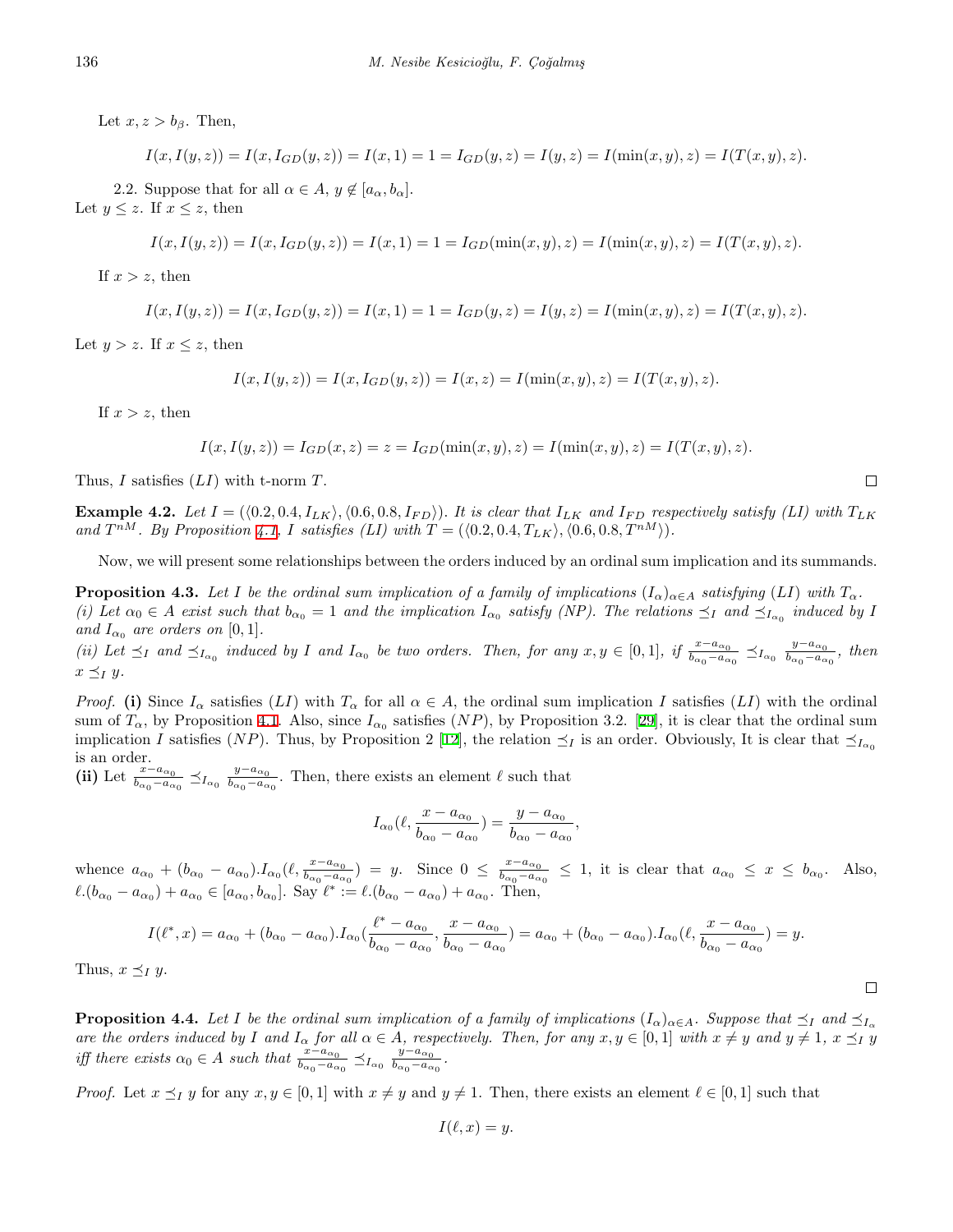Suppose that  $x \notin [a_{\alpha}, b_{\alpha}]$  for all  $\alpha \in A$ . Then, it would be  $y = I(\ell, x) = I_{GD}(\ell, x) = 1$  or x, a contradiction. Then, there must exist  $\alpha_0 \in A$  such that  $x \in [a_{\alpha_0}, b_{\alpha_0}]$ . Suppose that  $\ell \notin [a_{\alpha_0}, b_{\alpha_0}]$ . In this case, we would have a contradiction since  $y = I(\ell, x) = I_{GD}(\ell, x) = x$  or 1. Then, it must be  $\ell \in [a_{\alpha_0}, b_{\alpha_0}]$ . Thus,

$$
y = I(\ell, x) = a_{\alpha_0} + (b_{\alpha_0} - a_{\alpha_0}).I_{\alpha_0}(\frac{\ell - a_{\alpha_0}}{b_{\alpha_0} - a_{\alpha_0}}, \frac{x - a_{\alpha_0}}{b_{\alpha_0} - a_{\alpha_0}}),
$$

whence we have that  $\frac{y - a_{\alpha_0}}{b_{\alpha_0} - a_{\alpha_0}} = I_{\alpha_0} \left( \frac{\ell - a_{\alpha_0}}{b_{\alpha_0} - a_{\alpha_0}} \right)$  $\frac{\ell - a_{\alpha_0}}{b_{\alpha_0} - a_{\alpha_0}}, \frac{x - a_{\alpha_0}}{b_{\alpha_0} - a_{\alpha_0}}$  $\frac{x - a_{\alpha_0}}{b_{\alpha_0} - a_{\alpha_0}}$ ). This shows that  $\frac{x - a_{\alpha_0}}{b_{\alpha_0} - a_{\alpha_0}} \preceq_{I_{\alpha_0}} \frac{y - a_{\alpha_0}}{b_{\alpha_0} - a_{\alpha_0}}$  $rac{y-a_{\alpha_0}}{b_{\alpha_0}-a_{\alpha_0}}$ . The converse is obvious by Proposition [4.3.](#page-9-0)

In the following Theorem [4.8](#page-11-0), we will give a relationship between the algebraic structures obtained from the orders induced by an ordinal sum implication and its summands.

In the rest of the paper, the ordinal sum implications and their summands will be taken as implications satisfying the law of importation with t-norms.

<span id="page-10-0"></span>**Proposition 4.5.** Let I be the ordinal sum implication of a family of implications  $(I_{\alpha})_{\alpha \in A}$  and let  $\preceq_I$  and  $\preceq_{I_{\alpha}}$  be the orders induced by I and  $I_{\alpha}$  for all  $\alpha \in A$ , respectively. For any elements x and y which are incomparable w.r.t.  $\preceq_I$ ,

- *(i) if*  $x \notin [a_\alpha, b_\alpha]$  *for all*  $\alpha \in A$  *and y is arbitrary, then*  $x \vee_I y = 1$ *.*
- (ii) if  $x \in [a_{\alpha}, b_{\alpha}]$  for some  $\alpha \in A$  and  $y \in [a_{\beta}, b_{\beta}]$  with  $\alpha \neq \beta$ , then  $x \vee_I y = 1$ .

*Proof.* (i) Let  $x \notin [a_{\alpha}, b_{\alpha}]$  for all  $\alpha \in A$  and let y be arbitrary. Since  $x \preceq_I 1$  and  $y \preceq_I 1$ , it is obvious that  $1 \in \{x, y\}_{\preceq_I}$ . Let  $k \in \{x, y\}_{\preceq I}$ . Then,  $x \preceq_I k$  and  $y \preceq_I k$ . Thus, there exist two elements  $\ell_1, \ell_2$  such that  $I(\ell_1, x) = k$  and  $I(\ell_2, y) = k$ . By the definition of ordinal sum implication *I*, it must be  $k = I(\ell_1, x) = I_{GD}(\ell_1, x) = 1$  or *x*. Suppose that  $k = x$ . Since  $I(\ell_2, y) = k = x$ , we have  $y \leq_I x$ . This is a contradiction, Then, it must be  $k = 1$ . Thus,  $x \vee_I y = 1$ .

(ii) Let  $y \in [a_{\beta}, b_{\beta}]$  with  $\alpha \neq \beta$ . It is clear that  $1 \in \{x, y\}_{\leq I}$ . Let  $k \in \{x, y\}_{\leq I}$  and  $k \neq 1$ . Then,  $x \leq I$  k and  $y \leq_I k$ . There exist two elements  $\ell_1, \ell_2 \in [0,1]$  such that  $I(\ell_1, x) = k$  and  $I(\ell_2, y) = k$ . Suppose that  $\ell_1 \in [a_\alpha, b_\alpha]$  and  $\ell_2 \in [a_\beta, b_\beta]$ . In this case,

$$
k = I(\ell_1, x) = a_{\alpha} + (b_{\alpha} - a_{\alpha})I_{\alpha}(\frac{\ell_1 - a_{\alpha}}{b_{\alpha} - a_{\alpha}}, \frac{x - a_{\alpha}}{b_{\alpha} - a_{\alpha}}) \text{ and } k = I(\ell_2, y) = a_{\beta} + (b_{\beta} - a_{\beta})I_{\beta}(\frac{\ell_2 - a_{\beta}}{b_{\beta} - a_{\beta}}, \frac{y - a_{\beta}}{b_{\beta} - a_{\beta}}).
$$

Then,  $\frac{k-a_{\alpha}}{b_{\alpha}-a_{\alpha}} = I_{\alpha}(\frac{\ell_1-a_{\alpha}}{b_{\alpha}-a_{\alpha}}, \frac{x-a_{\alpha}}{b_{\alpha}-a_{\alpha}})$  and  $\frac{k-a_{\beta}}{b_{\beta}-a_{\beta}} = I_{\beta}(\frac{\ell_2-a_{\beta}}{b_{\beta}-a_{\beta}})$  $\frac{\ell_2 - a_\beta}{b_\beta - a_\beta}, \frac{y - a_\beta}{b_\beta - a_\beta}$  $\frac{y-a_{\beta}}{b_{\beta}-a_{\beta}}$ ). Since  $0 \leq \frac{k-a_{\alpha}}{b_{\alpha}-a_{\alpha}} \leq 1$  and  $0 \leq \frac{k-a_{\beta}}{b_{\beta}-a_{\beta}}$  $\frac{\kappa - a_{\beta}}{b_{\beta} - a_{\beta}} \leq 1$ , it is clear that  $a_{\alpha} \leq k \leq b_{\alpha}$  and  $a_{\beta} \leq k \leq b_{\beta}$ . Then,  $k \in [a_{\alpha}, b_{\alpha}] \cap [a_{\beta}, b_{\beta}] = \emptyset$ , which is a contradiction. Thus, either  $\ell_1 \notin [a_{\alpha}, b_{\alpha}]$ or  $\ell_2 \notin [a_{\beta}, b_{\beta}]$ . If  $\ell_1 \notin [a_{\alpha}, b_{\alpha}]$ , then by  $k = I(\ell_1, x) = I_{GD}(\ell_1, x)$ , it must be  $k = x$ . Since  $I(\ell_2, y) = k = x$ , we have the contradiction  $y \leq_I x$ . Similar contradiction is obtained for the case  $\ell_2 \notin [a_\beta, b_\beta]$ . Then, it must be  $k = 1$ . Thus,  $x \vee y = 1.$ 

<span id="page-10-1"></span>**Proposition 4.6.** Let I be the ordinal sum implication of a family of implications  $(I_\alpha)_{\alpha\in A}$  and let  $\preceq_I$  and  $\preceq_{I_\alpha}$  be the orders induced by I and  $I_{\alpha}$  for all  $\alpha \in A$ , respectively. If  $([0,1], \preceq_{I_{\alpha}})$  is a supremum semi-lattice for all  $\alpha \in A$ , then  $([0, 1], \preceq_I)$  *is a supremum semi-lattice.* 

*Proof.* Let  $([0,1], \preceq_{I_\alpha})$  be a supremum semi-lattice for all  $\alpha \in A$ . If  $x \preceq_I y$  or  $y \preceq_I x$ , then it is clear that  $x \vee_I y = y$ or *x*. Suppose that *x* and *y* are not comparable w.r.t.  $\preceq_I$ .

- 1. Let  $x \notin [a_{\alpha}, b_{\alpha}]$  for all  $\alpha \in A$  and let *y* be arbitrary. By Proposition [4.5](#page-10-0), it is clear that  $x \vee_I y = 1$ .
- 2. Let  $x \in [a_{\alpha}, b_{\alpha}]$  for some  $\alpha \in A$ .

2.1. Let  $y \in [a_{\alpha}, b_{\alpha}]$ . Since  $([0, 1], \preceq_{I_{\alpha}})$  is a supremum semi-lattice, the supremum of the elements  $\frac{x-a_{\alpha}}{b_{\alpha}-a_{\alpha}}$  and  $\frac{y-a_{\alpha}}{b_{\alpha}-a_{\alpha}}$  exists. Say  $\frac{x-a_{\alpha}}{b_{\alpha}-a_{\alpha}} \vee_{I_{\alpha}} \frac{y-a_{\alpha}}{b_{\alpha}-a_{\alpha}} = k$ . Then,  $\frac{x-a_{\alpha}}{b_{\alpha}-a_{\alpha}} \preceq_{I_{\alpha}} k$  and  $\frac{y-a_{\alpha}}{b_{\alpha}-a_{\alpha}} \preceq_{I_{\alpha}} k$ . For  $a_{\alpha} \leq k' := k.(b_{\alpha}-a_{\alpha}) + a_{\alpha} \leq b_{\alpha}$ 

$$
\frac{x-a_{\alpha}}{b_{\alpha}-a_{\alpha}} \preceq_{I_{\alpha}} \frac{k'-a_{\alpha}}{b_{\alpha}-a_{\alpha}} \text{ and } \frac{y-a_{\alpha}}{b_{\alpha}-a_{\alpha}} \preceq_{I_{\alpha}} \frac{k'-a_{\alpha}}{b_{\alpha}-a_{\alpha}}.
$$

By Proposition [4.3](#page-9-0) (ii), we have that  $x \leq_l k'$  and  $y \leq_l k'$ . Then,  $k' \in \{x, y\}_{\leq_l}$ . Let  $t \in \{x, y\}_{\leq_l}$  be arbitrary. If  $t = 1$ , it is clear that  $k' \leq I = t$ . Suppose that  $t \neq 1$ . Then,  $x \leq_I t$  and  $y \leq_I t$ . Thus, there exist two elements  $\ell_1, \ell_2$  such that  $I(\ell_1, x) = t$  and  $I(\ell_2, y) = t$ . If  $\ell_1 \notin [a_\alpha, b_\alpha]$ , then  $t = I(\ell_1, x) = I_{GD}(\ell_1, x) = 1$  or x. Since  $t \neq 1$ , it must be  $t = x$ . In this case, we would have  $y \leq_I x$  from  $I(\ell_2, y) = t = x$ . This is a contradiction. Similar contradiction is obtained for the case  $\ell_2 \notin [a_\alpha, b_\alpha]$ . Thus, it must be  $\ell_1 \in [a_\alpha, b_\alpha]$  and  $\ell_2 \in [a_\alpha, b_\alpha]$ . Then,

$$
t = I(\ell_1, x) = a_{\alpha} + (b_{\alpha} - a_{\alpha})I_{\alpha}(\frac{\ell_1 - a_{\alpha}}{b_{\alpha} - a_{\alpha}}, \frac{x - a_{\alpha}}{b_{\alpha} - a_{\alpha}}) \text{ and } t = I(\ell_2, y) = a_{\alpha} + (b_{\alpha} - a_{\alpha})I_{\alpha}(\frac{\ell_2 - a_{\alpha}}{b_{\alpha} - a_{\alpha}}, \frac{y - a_{\alpha}}{b_{\alpha} - a_{\alpha}}).
$$

$$
\qquad \qquad \Box
$$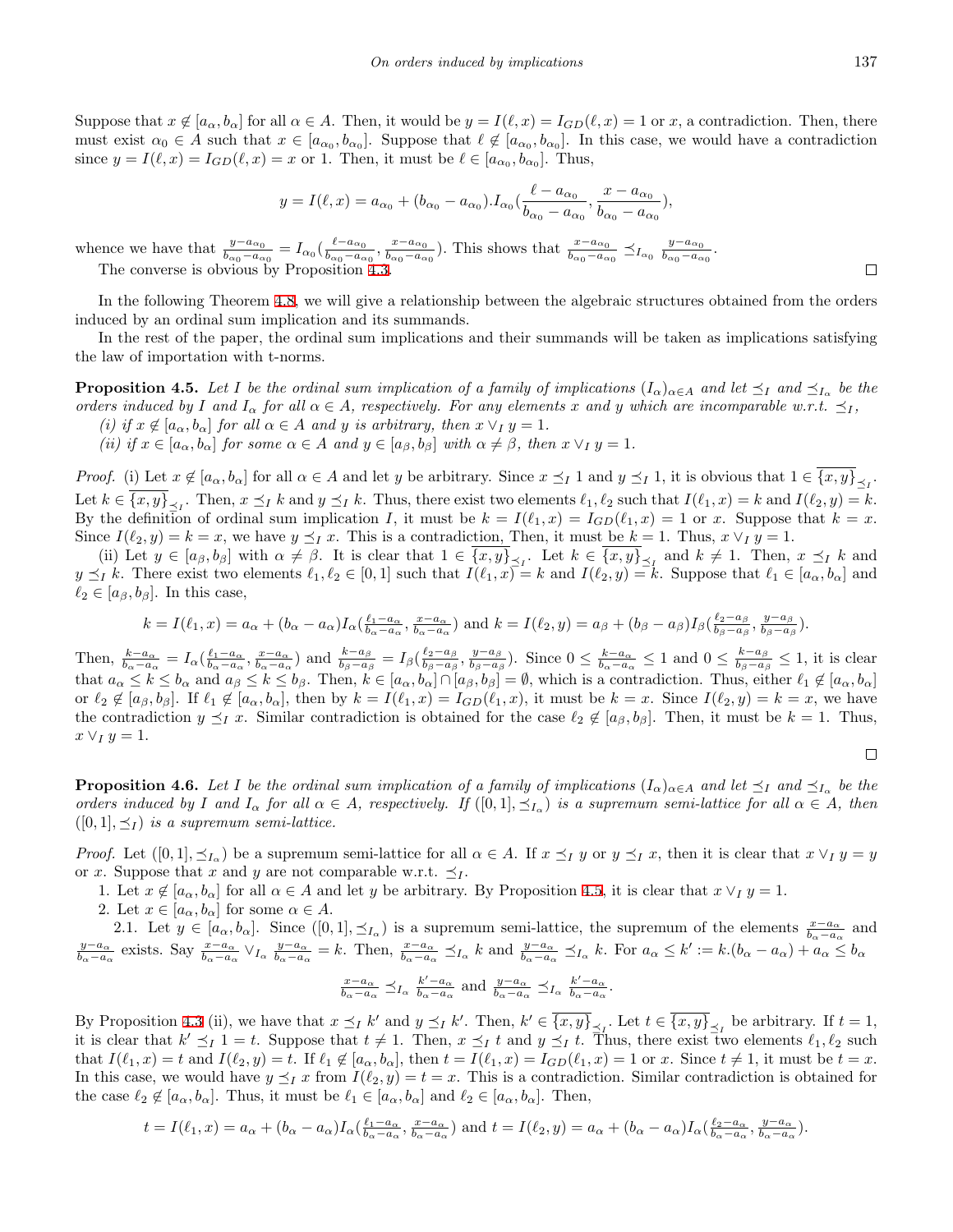Thus,  $\frac{t-a_{\alpha}}{b_{\alpha}-a_{\alpha}} = I_{\alpha}(\frac{\ell_1-a_{\alpha}}{b_{\alpha}-a_{\alpha}}, \frac{x-a_{\alpha}}{b_{\alpha}-a_{\alpha}})$  and  $\frac{t-a_{\alpha}}{b_{\alpha}-a_{\alpha}} = I_{\alpha}(\frac{\ell_2-a_{\alpha}}{b_{\alpha}-a_{\alpha}}, \frac{y-a_{\alpha}}{b_{\alpha}-a_{\alpha}})$ . This implies that  $\frac{x-a_{\alpha}}{b_{\alpha}-a_{\alpha}} \preceq_{I_{\alpha}} \frac{t-a_{\alpha}}{b_{\alpha}-a_{\alpha$  $\frac{t-a_{\alpha}}{b_{\alpha}-a_{\alpha}}$ , whence  $\frac{t-a_{\alpha}}{b_{\alpha}-a_{\alpha}} \in \left\{\frac{x-a_{\alpha}}{b_{\alpha}-a_{\alpha}}, \frac{y-a_{\alpha}}{b_{\alpha}-a_{\alpha}}\right\}_{\leq I_{\alpha}}$ . Since  $\frac{x-a_{\alpha}}{b_{\alpha}-a_{\alpha}} \vee_{I_{\alpha}} \frac{y-a_{\alpha}}{b_{\alpha}-a_{\alpha}} = k$ , it is clear that  $\frac{k'-a_{\alpha}}{b_{\alpha}-a_{\alpha}} = k \leq I_{\alpha}$ , by Proposition [4.3](#page-9-0) (ii), we have that  $k' \preceq_I t$ . In this case,  $x \vee_I y = k'$ .

2.2. Let  $y \in [a_{\beta}, b_{\beta}]$  with  $\alpha \neq \beta$ . By Proposition [4.5,](#page-10-0) it is clear that  $x \vee y = 1$ .

2.3. Let  $y \notin [a_{\alpha}, b_{\alpha}]$  for all  $\alpha \in A$ . Similar to the case 1, for any  $x \in [0,1]$ , it can be shown that  $x \vee y = 1$ .  $\Box$ 

<span id="page-11-1"></span>**Proposition 4.7.** Let I be the ordinal sum implication of a family of implications  $(I_\alpha)_{\alpha\in A}$  and let  $\preceq_I$  and  $\preceq_{I_\alpha}$  be the orders induced by I and  $I_{\alpha}$  for all  $\alpha \in A$ , respectively. If  $([0,1], \leq_I)$  is a supremum semi-lattice, then  $([0,1], \leq_{I_{\alpha}})$  is a *supremum semi-lattice for all*  $\alpha \in A$ *.* 

*Proof.* Let  $([0,1], \preceq_I)$  be a supremum semi-lattice. If  $x = y$ , then it is clear that for all  $\alpha \in A$ ,  $x \vee_{I_\alpha} y = x$ . Also, if  $y = 1$ , for all  $\alpha \in A$ ,  $x \vee_{I_{\alpha}} y = 1$ . Now, suppose that  $x \neq y$  and  $y \neq 1$ . Take the elements  $x' := a_{\alpha} + (b_{\alpha} - a_{\alpha})x \in [a_{\alpha}, b_{\alpha})$ and  $y' := a_{\alpha} + (b_{\alpha} - a_{\alpha})y \in [a_{\alpha}, b_{\alpha})$ . Since  $([0, 1], \preceq_I)$  is a supremum semi-lattice, the supremum of the elements  $x'$ and *y'* exists. Let  $x' \vee_I y' = k$ .

Suppose that  $k = 1$ . Let us show that  $x \vee_{I_{\alpha}} y = 1$  for all  $\alpha$ . It is clear that  $1 \in \{x, y\}_{\preceq_{I_{\alpha}}}$ . Let  $t \in \{x, y\}_{\preceq_{I_{\alpha}}}$ . Say  $t' := a_{\alpha} + (b_{\alpha} - a_{\alpha})t \in [a_{\alpha}, b_{\alpha}]$ . By  $t \in \overline{\{x, y\}}_{\leq_{I_{\alpha}}}$ ,  $x \leq_{I_{\alpha}} t$  and  $y \leq_{I_{\alpha}} t$ . Then,  $\frac{x'-a_{\alpha}}{b_{\alpha}-a_{\alpha}} \leq_{I_{\alpha}} \frac{t'-a_{\alpha}}{b_{\alpha}-a_{\alpha}} \leq_{I_{\alpha}} \frac{t'-a_{\alpha}}{b_{\alpha}-a_{\alpha}}$ . By Proposition [4.3](#page-9-0) (ii),  $x' \leq_t t'$  and  $y' \leq_t t'$ . Thus,  $t' \in \{x', y'\}_{\leq_t}$ . Since  $1 = k = x' \vee_t y'$ , it is clear that  $1 \leq_t t'$ , whence  $t' = 1$ . Since  $1 = t' \in [a_{\alpha}, b_{\alpha}]$ , it must be  $b_{\alpha} = 1$ . Then, we have that

 $t = \frac{t'-a_{\alpha}}{b_{\alpha}-a_{\alpha}} = \frac{1-a_{\alpha}}{1-a_{\alpha}} = 1$ . Thus,  $\overline{\{x,y\}}_{\leq I_{\alpha}} = \{1\}$ . In this case,  $x \vee_{I_{\alpha}} y = 1$ .

Let  $k \neq 1$ . Since  $x' \vee_I y' = k$ ,  $x' \preceq_I k$  and  $y' \preceq_I k$ . Then, there exist two elements  $\ell_1$  and  $\ell_2$  such that  $I(\ell_1, x') = k$ and  $I(\ell_2, y') = k$ . Let  $\ell_1 \notin [a_\alpha, b_\alpha]$ . Then,  $k = I(\ell_1, x') = I_{GD}(\ell_1, x')$ . If  $\ell_1 \leq x'$ , since  $k = I_{GD}(\ell_1, x') = 1$ , we would have a contradiction. Then,  $\ell_1 > x'$  and  $k = I_{GD}(\ell_1, x') = x'$ . Since  $I(\ell_2, y') = k = x'$ , we have that  $y' \preceq_I x'$ . Then, there exists an element  $\ell$  such that  $I(\ell, y') = x'$ . If  $\ell \notin [a_{\alpha}, b_{\alpha}]$ , then  $x' = I(\ell, y') = I_{GD}(\ell, y') = 1$  or y'. If  $x' = 1$ , we would have a contradiction since  $k = x' \vee_I y' = 1 \vee_I y' = 1$ . Let  $x' = y'$ . In this case, we have  $x = y$ . This is again a contradiction. Thus, it must be  $\ell \in [a_{\alpha}, b_{\alpha}]$ . Then,  $x' = I(\ell, y') = a_{\alpha} + (b_{\alpha} - a_{\alpha}) I_{\alpha}(\frac{\ell - a_{\alpha}}{b_{\alpha} - a_{\alpha}}, \frac{y' - a_{\alpha}}{b_{\alpha} - a_{\alpha}})$ . Thus,

$$
x = \frac{x' - a_{\alpha}}{b_{\alpha} - a_{\alpha}} = I_{\alpha}(\frac{\ell - a_{\alpha}}{b_{\alpha} - a_{\alpha}}, \frac{y' - a_{\alpha}}{b_{\alpha} - a_{\alpha}}) = I_{\alpha}(\frac{\ell - a_{\alpha}}{b_{\alpha} - a_{\alpha}}, y),
$$

whence  $y \leq_{I_\alpha} x$ . Then,  $y \vee_{I_\alpha} x = x$ . Similarly, it can be shown that  $x \vee_{I_\alpha} y = y$  when  $\ell_2 \notin [a_\alpha, b_\alpha]$ . Let  $\ell_1, \ell_2 \in [a_\alpha, b_\alpha]$ . Then,

 $k = I(\ell_1, x') = a_{\alpha} + (b_{\alpha} - a_{\alpha})I_{\alpha}(\frac{\ell_1 - a_{\alpha}}{b_{\alpha} - a_{\alpha}}, \frac{x' - a_{\alpha}}{b_{\alpha} - a_{\alpha}})$  and  $k = I(\ell_2, y') = a_{\alpha} + (b_{\alpha} - a_{\alpha})I_{\alpha}(\frac{\ell_2 - a_{\alpha}}{b_{\alpha} - a_{\alpha}}, \frac{y' - a_{\alpha}}{b_{\alpha} - a_{\alpha}})$ . Since  $\frac{k-a_{\alpha}}{b_{\alpha}-a_{\alpha}} = I_{\alpha}(\frac{\ell_1-a_{\alpha}}{b_{\alpha}-a_{\alpha}}, \frac{x'-a_{\alpha}}{b_{\alpha}-a_{\alpha}})$  and  $\frac{k-a_{\alpha}}{b_{\alpha}-a_{\alpha}} = I_{\alpha}(\frac{\ell_2-a_{\alpha}}{b_{\alpha}-a_{\alpha}}, \frac{y'-a_{\alpha}}{b_{\alpha}-a_{\alpha}})$ , we obtain that  $x = \frac{x'-a_{\alpha}}{b_{\alpha}-a_{\alpha}} \preceq_{I_{\alpha}} \frac{k-a_{\alpha}}{b_{\alpha}-a_{\alpha}}$  $y = \frac{y'-a_{\alpha}}{b_{\alpha}-a_{\alpha}} \preceq_{I_{\alpha}} \frac{k-a_{\alpha}}{b_{\alpha}-a_{\alpha}} = k'$ . Then,  $k' \in \overline{\{x,y\}}_{\leq_{I_{\alpha}}}$ . Let  $t \in \overline{\{x,y\}}_{I_{\alpha}}$ . Then,  $x \preceq_{I_{\alpha}} t$  and  $y \preceq_{I_{\alpha}} t$ . Since  $\frac{x'-a_{\alpha}}{b_{\alpha}-a_{\alpha}} = x \preceq_{I_{\alpha}} t$ .  $t = \frac{t'-a_{\alpha}}{b_{\alpha}-a_{\alpha}}$  and  $\frac{y'-a_{\alpha}}{b_{\alpha-a_{\alpha}}} = y \preceq_{I_{\alpha}} t = \frac{t'-a_{\alpha}}{b_{\alpha}-a_{\alpha}}$ , by Proposition [4.3](#page-9-0) (ii),  $x' \preceq_I t'$  and  $y' \preceq_I t'$ . Then,  $t' \in \overline{\{x',y'\}}_{\preceq_I}$ . Since  $x' \vee_I y' = k$ , it is clear that  $k \preceq_I t'$ . Then, there exists an element  $\ell$  such that  $I(\ell, k) = t'$ .

• If  $\ell \notin [a_{\alpha}, b_{\alpha}]$ , then  $t' = I(\ell, k) = I_{GD}(\ell, k) = 1$  or k. If  $t' = 1$ , then  $b_{\alpha} = 1$ , whence we have that  $t = 1$ . Thus,  $k' \preceq_{I_{\alpha}} 1 = t$ . Let  $t' = k$ . Since  $t = \frac{t'-a_{\alpha}}{b_{\alpha}-a_{\alpha}} = \frac{k-a_{\alpha}}{b_{\alpha}-a_{\alpha}} = k'$ , it is clear that  $k' \preceq_{I_{\alpha}} t$ .

• Let  $\ell \in [a_{\alpha}, b_{\alpha}]$ . Since  $t' = I(\ell, k) = a_{\alpha} + (b_{\alpha} - a_{\alpha})I_{\alpha}(\frac{\ell - a_{\alpha}}{b_{\alpha} - a_{\alpha}}, \frac{k - a_{\alpha}}{b_{\alpha} - a_{\alpha}})$ , we have that  $\frac{t' - a_{\alpha}}{b_{\alpha} - a_{\alpha}} = I_{\alpha}(\frac{\ell - a_{\alpha}}{b_{\alpha} - a_{\alpha}}, \frac{k - a_{\alpha}}{b_{\alpha} - a_{\alpha}})$ . Then,

$$
k' = \frac{k - a_{\alpha}}{b_{\alpha} - a_{\alpha}} \preceq_{I_{\alpha}} \frac{t' - a_{\alpha}}{b_{\alpha} - a_{\alpha}} = t.
$$

In this case, we have that  $x \vee_{I_\alpha} y = k'$ .

<span id="page-11-0"></span>**Theorem 4.8.** Let I be the ordinal sum implication of a family of implications  $(I_{\alpha})_{\alpha \in A}$  and let  $\preceq_I$  and  $\preceq_{I_{\alpha}}$  be the orders induced by I and  $I_{\alpha}$  for all  $\alpha \in A$ , respectively. Then, for all  $\alpha \in A$ ,  $([0,1], \preceq_{I_{\alpha}})$  is a supremum semi-lattice iff  $([0, 1], \prec_I)$  *is a supremum semi-lattice.* 

*Proof.* The proof is straightforward with Proposition [4.6](#page-10-1) and Proposition [4.7](#page-11-1).

<span id="page-11-2"></span>**Example 4.9.** Take the ordinal sum implication  $I = \langle 0.4, 0.6, I_{GG} \rangle$ . It is clear that  $([0,1], \preceq_{I_{GG}})$  is a supremum *semi-lattice by Example* [3.9.](#page-5-2) *By Theorem [4.8](#page-11-0)*,  $([0,1], \preceq_I)$  *is a supremum semi-lattice.* 

 $\Box$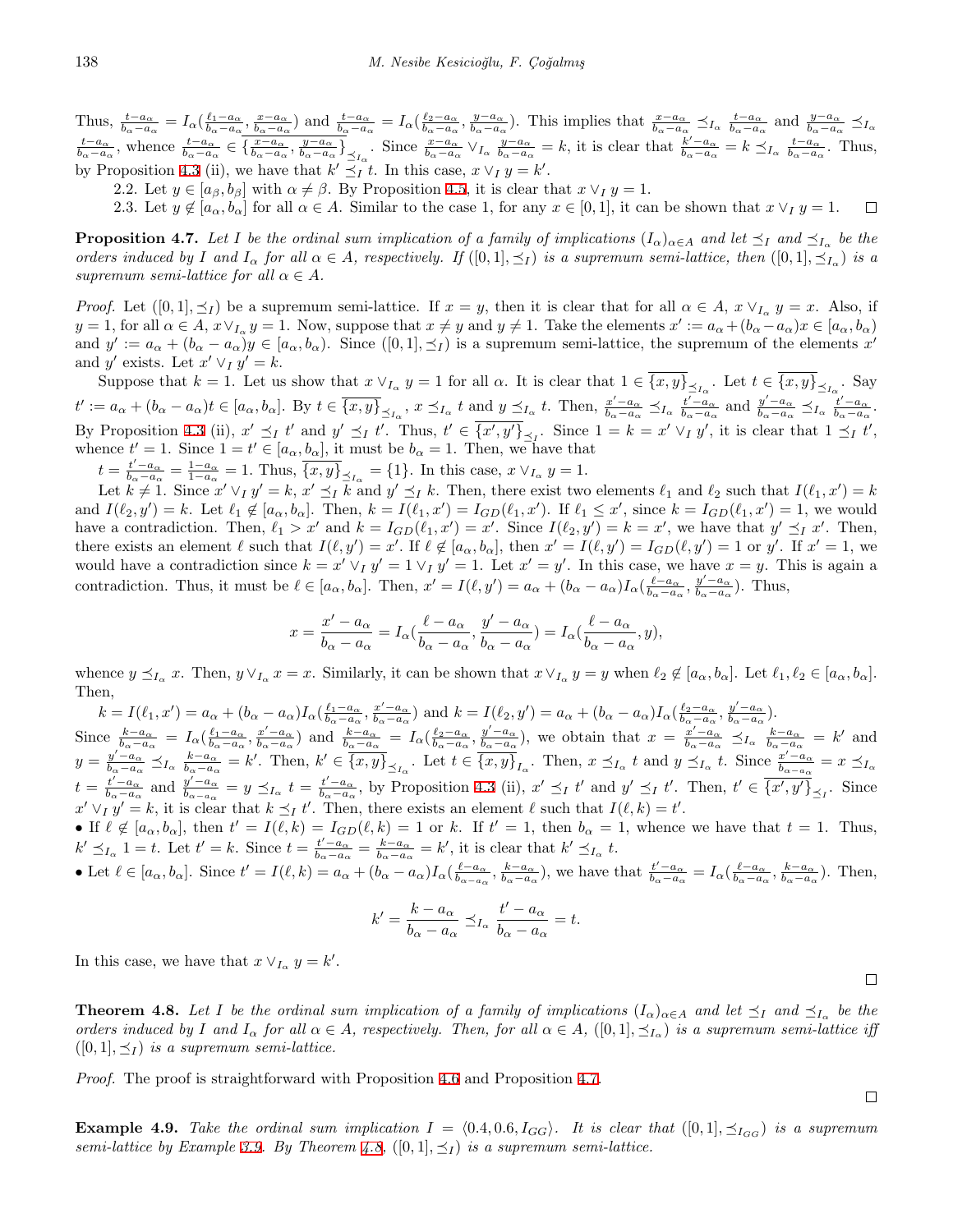**Lemma 4.10.** Let I be the ordinal sum implication of a family of implications  $(I_{\alpha})_{\alpha \in A}$  and  $\preceq_I$  be an order induced by I. For some  $\alpha \in A$ , let  $x \in [a_{\alpha}, b_{\alpha}]$  and  $y \notin [a_{\alpha}, b_{\alpha}]$  with  $x, y \neq 1$ . Then, the elements x and y are not comparable  $w.r.t. \preceq_I$ .

*Proof.* For some  $\alpha \in A$ , let  $x \in [a_{\alpha}, b_{\alpha}]$  and  $y \notin [a_{\alpha}, b_{\alpha}]$  with  $x, y \neq 1$ . Suppose that  $x \preceq_I y$ . Then, there exists an element  $\ell \in [0,1]$  such that  $I(\ell,x) = y$ . Let  $\ell \in [a_{\alpha},b_{\alpha}]$ . Then,

$$
y = I(\ell, x) = a_{\alpha} + (b_{\alpha} - a_{\alpha})I_{\alpha}(\frac{\ell - a_{\alpha}}{b_{\alpha} - a_{\alpha}}, \frac{x - a_{\alpha}}{b_{\alpha} - a_{\alpha}}) \in [a_{\alpha}, b_{\alpha}],
$$

which is a contradiction. Then, it must be  $\ell \notin [a_{\alpha}, b_{\alpha}]$ . In this case,  $y = I(\ell, x) = I_{GD}(\ell, x)$ . If  $\ell \leq x$ , it would be  $y = I_{GD}(\ell, x) = 1$ , a contradiction. If  $\ell > x$ , we would have  $y = I_{GD}(\ell, x) = x \in [a_\alpha, b_\alpha]$ , a contradiction again. Thus,  $x \nleq_I y$ . Similarly, it can be shown that  $y \nleq_I x$ .  $\Box$ 

**Proposition 4.11.** Let  $I$  be the ordinal sum implication of a family of implications and  $\preceq_I$  be an order induced by  $I$ . *Then,*  $([0, 1], \preceq_I)$  *is not an infimum semi-lattice.* 

*Proof.* For some  $\alpha \in A$ , let  $x \in [a_{\alpha}, b_{\alpha}]$  and  $y \notin [a_{\alpha}, b_{\alpha}]$  with  $x, y \neq 1$  and  $\{x, y\} \neq \emptyset$ . There exists at least an element  $k \in \{x, y\}$ , Then,  $k \preceq_I x$  and  $k \preceq_I y$ . There exists an element  $\ell$  such that  $I(\ell, k) = x$ . If  $k \in [a_\alpha, b_\alpha]$ , since  $k \preceq_I y$  and  $y \notin [a_\alpha, b_\alpha]$ , we would have a contradiction by Lemma [4.10](#page-11-2). Then, it must be  $k \notin [a_\alpha, b_\alpha]$ . Let  $\ell \in [a_{\alpha}, b_{\alpha}]$ . Then,  $x = I(\ell, k) = I_{GD}(\ell, k)$ . If  $\ell \leq k$ , we would have  $x = 1$ , which is a contradiction. Let  $\ell > k$ . Then,  $x = I(\ell, k) = I_{GD}(\ell, k) = k$ . Since  $x = k \leq_I y$ , this contradicts to Lemma [4.10.](#page-11-2) Thus,  $\ell \notin [a_{\alpha}, b_{\alpha}]$ . Suppose that there exists  $\gamma \in A$  such that  $k, \ell \in [a_{\gamma}, b_{\gamma}]$ . Then,

$$
x = I(\ell, k) = a_{\gamma} + (b_{\gamma} - a_{\gamma})I_{\gamma}(\frac{\ell - a_{\gamma}}{b_{\gamma} - a_{\gamma}}, \frac{k - a_{\gamma}}{b_{\gamma} - a_{\gamma}}) \in [a_{\gamma}, b_{\gamma}],
$$

whence  $x \in [a_{\alpha}, b_{\alpha}] \cap [a_{\gamma}, b_{\gamma}] = \emptyset$ , contradiction. Thus, there doesn't exist such a  $\gamma$  such that the interval  $[a_{\gamma}, b_{\gamma}]$ including both the elements *k* and  $\ell$  at the same time. Then,  $x = I(\ell, k) = I_{GD}(\ell, k)$ . If  $\ell \leq k$ , it must be  $x = 1$ , contradiction. If  $\ell > k$ , we would have  $x = k \leq I$  *y*. This contradicts Lemma [4.10.](#page-11-2) Then, it must be  $\{x, y\}_{\leq I} = \emptyset$ . Thus,  $([0, 1], \preceq_I)$  is not an infimum semi-lattice.  $\Box$ 

**Corollary 4.12.** Let I be the ordinal sum of a family of implications and  $\preceq_I$  be an order induced by I. Then,  $([0,1], \preceq_I)$ *is not a lattice.*

#### **5 Conclusions**

In this paper, based on the order defined by the method in [[12](#page-13-18)], the properties of the orders, denoted by  $\preceq_{I_U}$ , induced by the residual implications obtained from uninorms are investigated. For any uninorms  $U = \langle T, S, e \rangle \in \mathcal{U}_{\text{min}}$  with left continuous t-norm *T* and t-conorm *S*, any elements belong to  $[0,1] \setminus \{e,1\}$  are shown to be incomparable to *e* w.r.t.  $≤$ *I*<sup>*U*</sup>. Also, the elements in [0,*e*) are shown to be not comparable to the elements in [*e*, 1) w.r.t. the order  $≤$ *I*<sup>*U*</sup>. It is proved that the unit interval [0,1] is a supremum semi-lattice w.r.t.  $\preceq_{I_U}$  if and only if it is a supremum semi-lattice w.r.t.  $\leq$ <sub>*IT*</sub>. Also, the unit interval [0,1] is shown not an infimum semi-lattice w.r.t.  $\leq$ <sub>*IU*</sub>. Thus, it is concluded that  $[0,1]$  is not a lattice w.r.t. the order  $\preceq_{I_U}$ . A necessary and sufficient condition is presented so that the ordinal sum of fuzzy implications satisfies the law of importation with a t-norm *T*. Some relationships between the orders induced by an ordinal sum and its summands are presented. For any implication *I* and its summands  $I_\alpha$  ( $\alpha \in A$ ), it is proved that the unit interval [0, 1] is a supremum semi-lattice w.r.t.  $\preceq_I$  if and only if [0, 1] is a supremum semi-lattice w.r.t. the orders  $\preceq_{I_\alpha}$ , for all  $\alpha \in A$ . It is concluded that [0,1] is not a lattice w.r.t. the order induced by any ordinal sum of fuzzy implications.

#### **Acknowledgement**

The authors would like to thank the referees for their valuable comments and suggestions.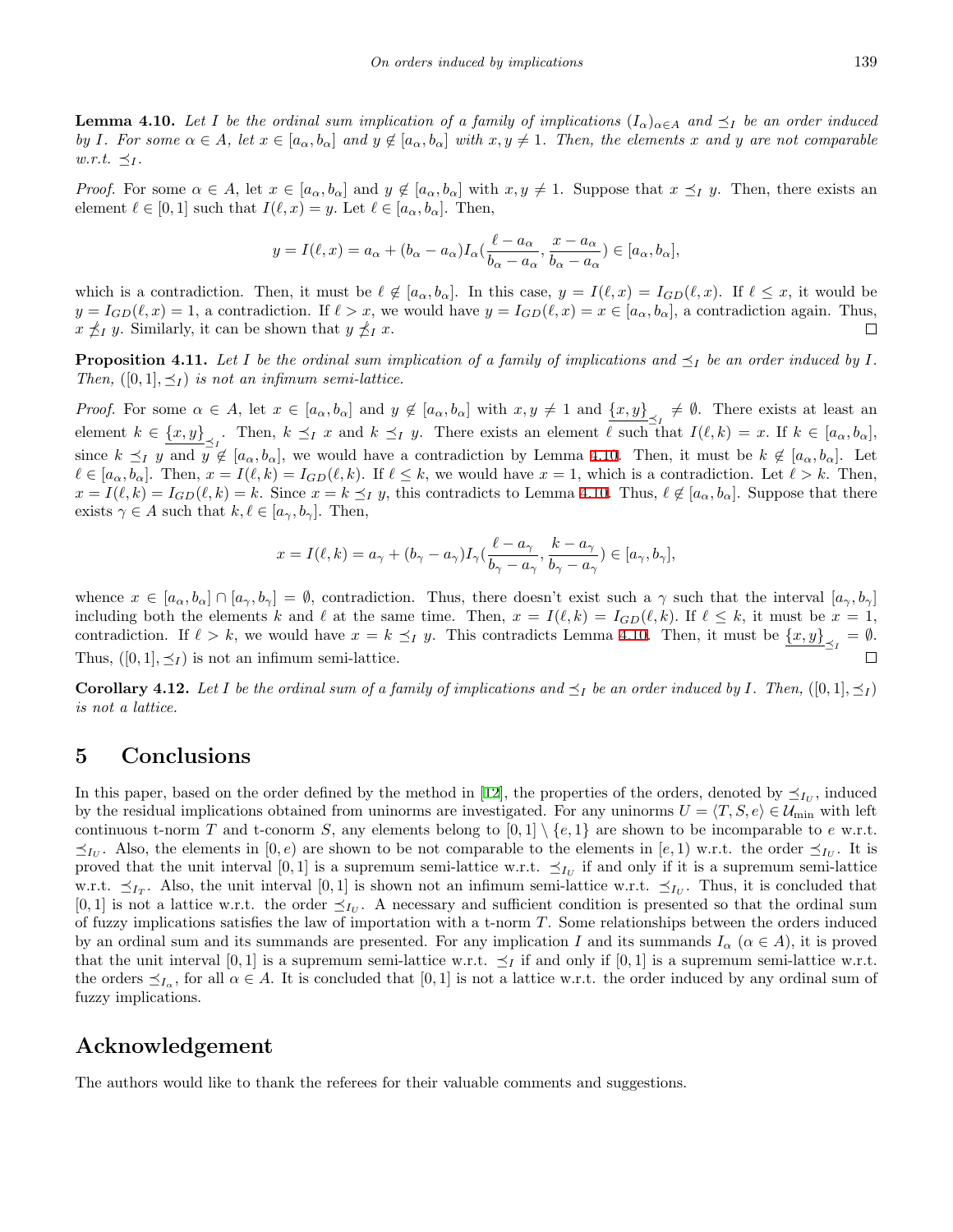# **References**

- <span id="page-13-0"></span>[1] M. Baczy´nski, B. Jayaram, *Fuzzy implications*, Studies in Fuzziness and Soft Computing, **231**, Springer, Berlin, Heidelberg, 2008.
- <span id="page-13-10"></span>[2] G. Birkhoff, *Lattice theory*, 3 rd edition, Providence, Rhode Island, 1967.
- <span id="page-13-23"></span>[3] B. De Baets, J. C. Fodor, *Residual operators of uninorms*, Soft Computing, **3** (1999), 89–100.
- <span id="page-13-5"></span>[4] H. Bustince, V. Mohedano, E. Barrenecha, M. Pagola, *Definition and construction of fuzzy DI-subsethood mesures*, Information Sciences, **176** (2006), 3190–3231.
- <span id="page-13-6"></span>[5] H. Bustince, M. Pagola, E. Barrenecha, *Construction of fuzzy indices from fuzzy DI-subsethood mesures: Application to the global comparison of images*, Information Sciences, **177** (2007), 906–929.
- <span id="page-13-1"></span>[6] D. Dubois, H. Pradera, *Fuzzy sets in approximate reasoning. Part 1: Inference with possibility distributions*, Fuzzy Sets and Systems, **40** (1991), 143–202.
- <span id="page-13-11"></span>[7] U. Ertuğrul, M. N. Kesicioğlu, F. Karaçal, *Ordering based on uninorms*, Information Sciences, **330** (2016), 315–327.
- <span id="page-13-2"></span>[8] B. Jayaram, *On the law of importation*  $(x \wedge y) \rightarrow z \equiv (x \rightarrow (y \rightarrow z))$  *in fuzzy logic*, IEEE Transactions on Fuzzy Systems, **16** (2008), 130–144.
- <span id="page-13-17"></span>[9] B. Jayaram, *A new ordering based on fuzzy implications*, Proceedings of ISAS 2016, Luxembourg, Luxembourg 2016, 49–50.
- <span id="page-13-19"></span>[10] F. Kara¸cal, R. Mesiar, *Uninorms on bounded lattices*, Fuzzy Sets and Systems, **261** (2015), 33–43.
- <span id="page-13-9"></span>[11] F. Karaçal, M. N. Kesicioğlu, *A T-partial order obtained from t-norms*, Kybernetika, **47** (2011), 300–314.
- <span id="page-13-18"></span>[12] M. N. Kesicioğlu, *About the orders induced by implications satisfying the law of importation*, International Journal of Uncertainty Fuzziness and Knowledge-Based Systems, **26** (2018), 655–677.
- <span id="page-13-12"></span>[13] M. N. Kesicioğlu, U. Ertuğrul, F. Karaçal, An equivalence relation based on the U-partial order, Information Sciences, **411** (2017), 39–51.
- <span id="page-13-13"></span>[14] M. N. Kesicioğlu, *Some notes on the partial orders induced by a uninorm and a nullnorm in a bounded lattice*, Fuzzy Sets and Systems, **346** (2018), 55–71.
- <span id="page-13-14"></span>[15] M. N. Kesicioğlu, F. Karaçal, R. Mesiar, *Order-equivalent triangular norms*, Fuzzy Sets and Systems, **268** (2015), 59–71.
- <span id="page-13-16"></span>[16] M. N. Kesicio˘glu, R. Mesiar, *Ordering based on implications*, Information Sciences, **276** (2014), 377–386.
- <span id="page-13-21"></span>[17] E. P. Klement, R. Mesiar, E. Pap, *Triangular norms*, Kluwer Academic Publishers, Dordrecht 2000.
- <span id="page-13-15"></span>[18] J. Lu, K. Wang, B. Zhao, *Equivalence relations induced by the U-partial order*, Fuzzy Sets and Systems, **334** (2018), 73–82.
- <span id="page-13-20"></span>[19] Z. Ma, W. M. Wu, *Logical operators on complete lattices*, Information Sciences, **55** (1991), 77–97.
- <span id="page-13-3"></span>[20] M. Mas, M. Monserrat, J. Torrens, *The law of importation for discrete implications*, Information Sciences, **179** (2009), 4208–4218.
- <span id="page-13-7"></span>[21] M. Mas, M. Monserrat, J. Torrens, *A characterization of (U,N), RU, QL and D-implications derived from uninorms satisfying the law of importation*, Fuzzy Sets and Systems, **161** (2010), 1369–1387.
- <span id="page-13-4"></span>[22] M. Mas, M. Monserrat, J. Torrens, E. Trillas, *A survey on fuzzy implication functions*, IEEE Transactions on Fuzzy Systems, **15** (2007), 1107–1121.
- <span id="page-13-8"></span>[23] M. Mas, M. Monserrat, J. Torrens, *On the law of importation for some kinds of fuzzy implications derived from uninorms*, Proceedings of IPMU' 08, Torremolinos, Málaga, 2008, 1303–1310.
- <span id="page-13-22"></span>[24] S. Massanet, J. Torrens, *An overview of construction methods of fuzzy implications*, in: Advanced Fuzzy Implication Functions, eds. M. Baczynski, G. Beliakov, H. Bustince and A. Predera, Springer, Heidelberg, 2013, 1–30.